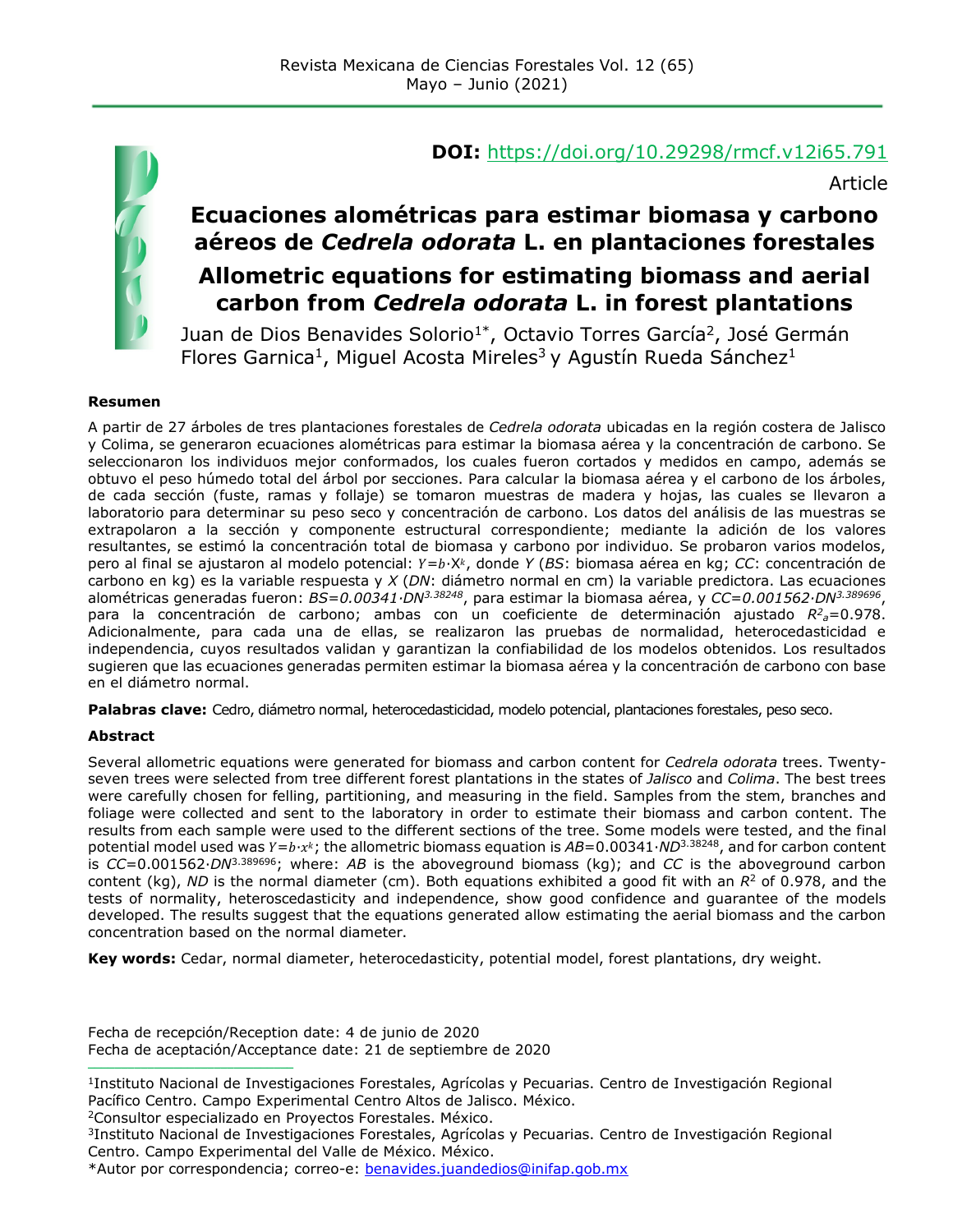# **Introduction**

Greenhouse gases (GHG), such as carbon dioxide  $(CO<sub>2</sub>)$ , are the main anthropogenic GHG affecting the Earth's radiative balance. The most important source of CO2 emissions is the combustion of fossil fuels; the second most important source includes deforestation and degradation of forest ecosystems (IPCC, 2007). In order to reverse the CO2 concentration process, forest plantations are an alternative for carbon fixation, since they are ecosystems whose management is oriented to maximize the volume of wood per unit area, which gives them a high carbon storage capacity (González *et al.,*  2019). If, in addition, the wood is transformed into durable products, this fixed carbon will remain in the structures for a longer period (Ordóñez *et al.,* 2001).

Although several studies report different carbon concentrations according to tree species and tissue, varying in a range of 43 to 58 % of the biomass (IPCC, 2007), generally, the suggested factor is 0.50 (IPCC, 2007). However, for quantification purposes in C sequestration projects subject to financing, it is recommended to use specific carbon concentrations, for which it is necessary to have information differentiated by species and tree component (Gayoso and Guerra, 2005).

Allometric models are an indirect method of practical use for estimating the aboveground biomass of trees (Figueroa-Navarro *et al*., 2010); those based on destructive sampling also provide accurate estimates of biomass content (Gómez-Díaz *et al*., 2011). Therefore, they are a valuable tool for predicting the biomass and carbon of various tree species (Návar, 2010). Although biomass equations have been developed for tropical forests, temperate forests and some semi-arid vegetation types, the following equations are available (Návar *et al.*, 2001; Rojas-García *et al*., 2015). In Mexico, there is very little information on the estimation of biomass in forest plantations.

Based on the above, the general objective of the present study was to generate allometric models of practical utility and statistically valid reliability, which allow estimating, within the recommended scope of application, both the amount of aboveground biomass and the capacity to store carbon in trees of different *Cedrela odorata* L. tree diameters.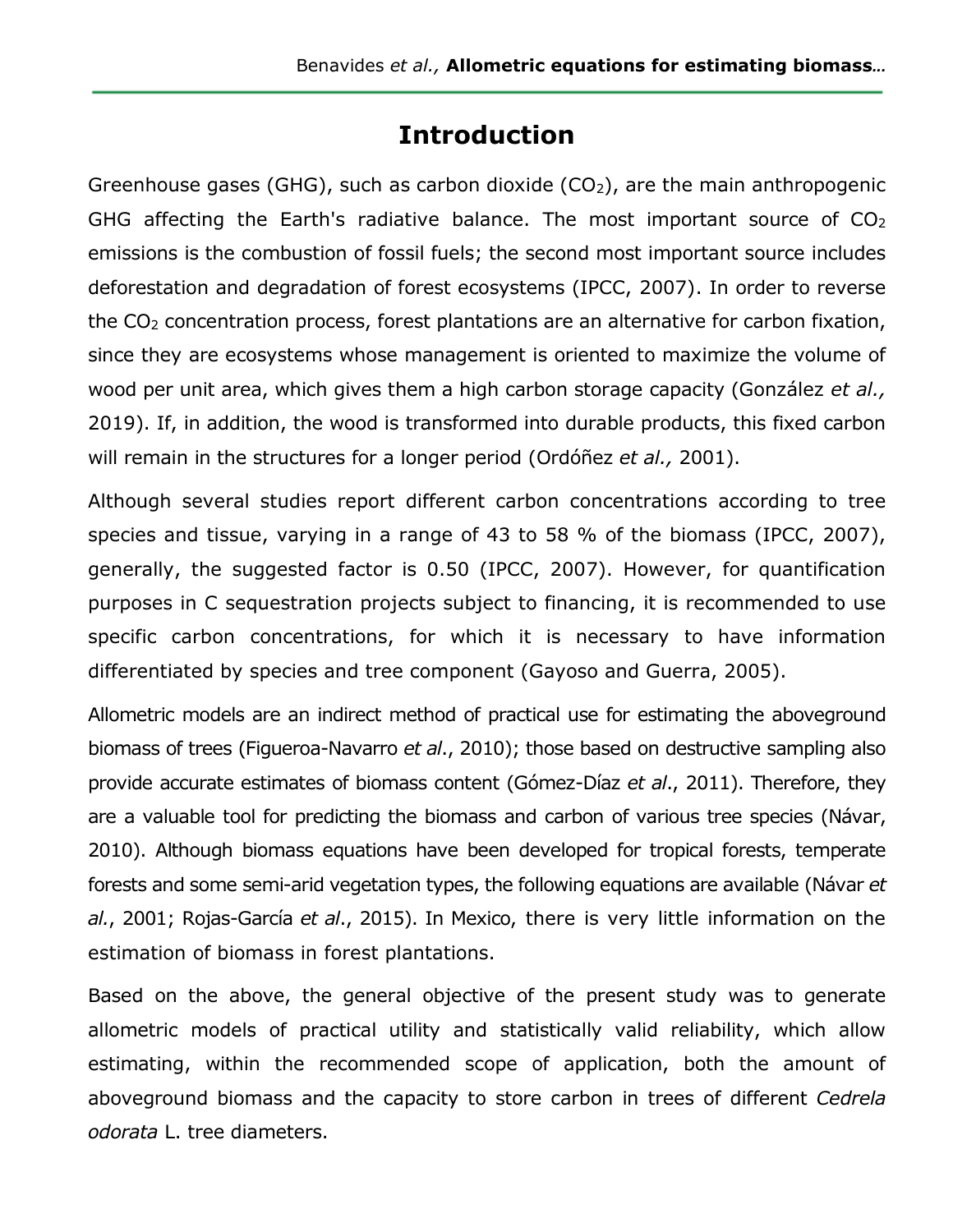# **Materials and Methods**

### **Study area**

The study was carried out in three forest plantations of *Cedrela odorata* species (Figure 1): 1) Experimental Site *Costa de Jalisco La Huerta*, municipality, *Jalisco* (19°31'15" N and 104°32'00" W; 298 masl), with a predominance of mediumtextured haplic Phaeozem soils, and the climate corresponds to the  $Aw<sub>1</sub>(w)$  type with annual rainfall of 1 012 mm; 2) *El Molino* farm, *Casimiro Castillo* municipality, *Jalisco* (19º32'05'' N and 104º26'20" W; 412 masl); the soils are of the distric Cambisol type, with a medium texture; the climate is  $Aw<sub>2</sub>(w)$  with an average annual rainfall of 1 496 mm; and 3) *Tecomán* Experimental Station, *Tecomán* municipality, *Colima* (18°58'01" N and 103°50'32" W; 60 masl); the soil is classified as a medium-textured salic Calcisol, and the prevalent climate is BS1(h')w(w), with 790 mm of mean annual precipitation (Ruiz *et al*., 2012; INEGI, 2016). The predominant natural vegetation type in the area of influence of the properties corresponds to medium subdeciduous forest (*VSa/SMS* and *VSA/SMS*, i.e. SDTF and MSDF secondary arboreal vegetation).

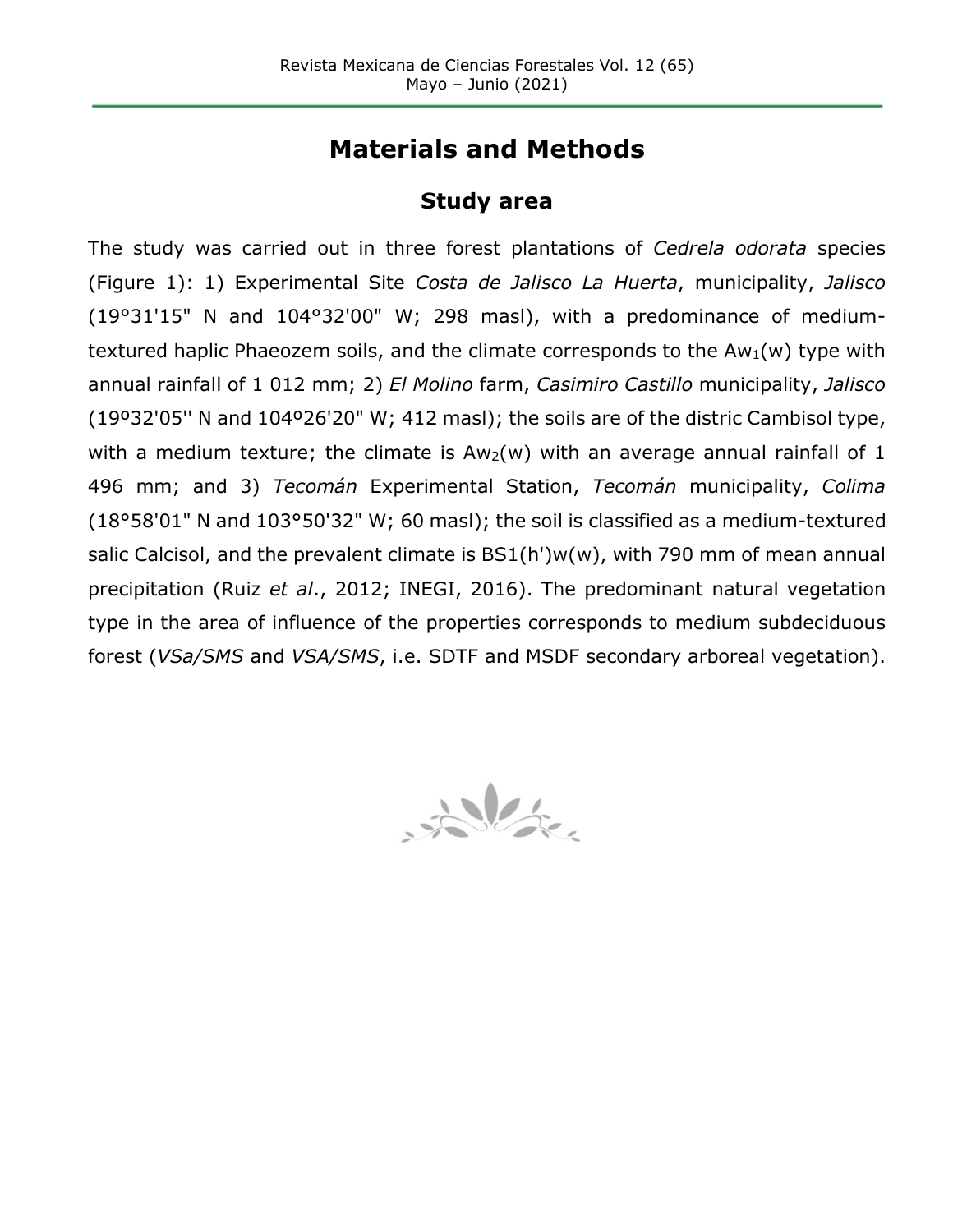

**Figure 1.** Location of the three *Cedrela odorata* L. forest plantations.

## **Sample tree selection**

In the selection of the individuals that made up the sample, only those trees marked to be felled in the thinnings that are part of the management of the plantations were considered. The selective process began with the classification of the trees by 5 cm diameter classes. Since it was not a sampling exercise, healthy individuals without deformities were identified, from which 27 trees were selected (randomly), covering, proportionally, the range of diameter classes present in the three plantations (Ruiz-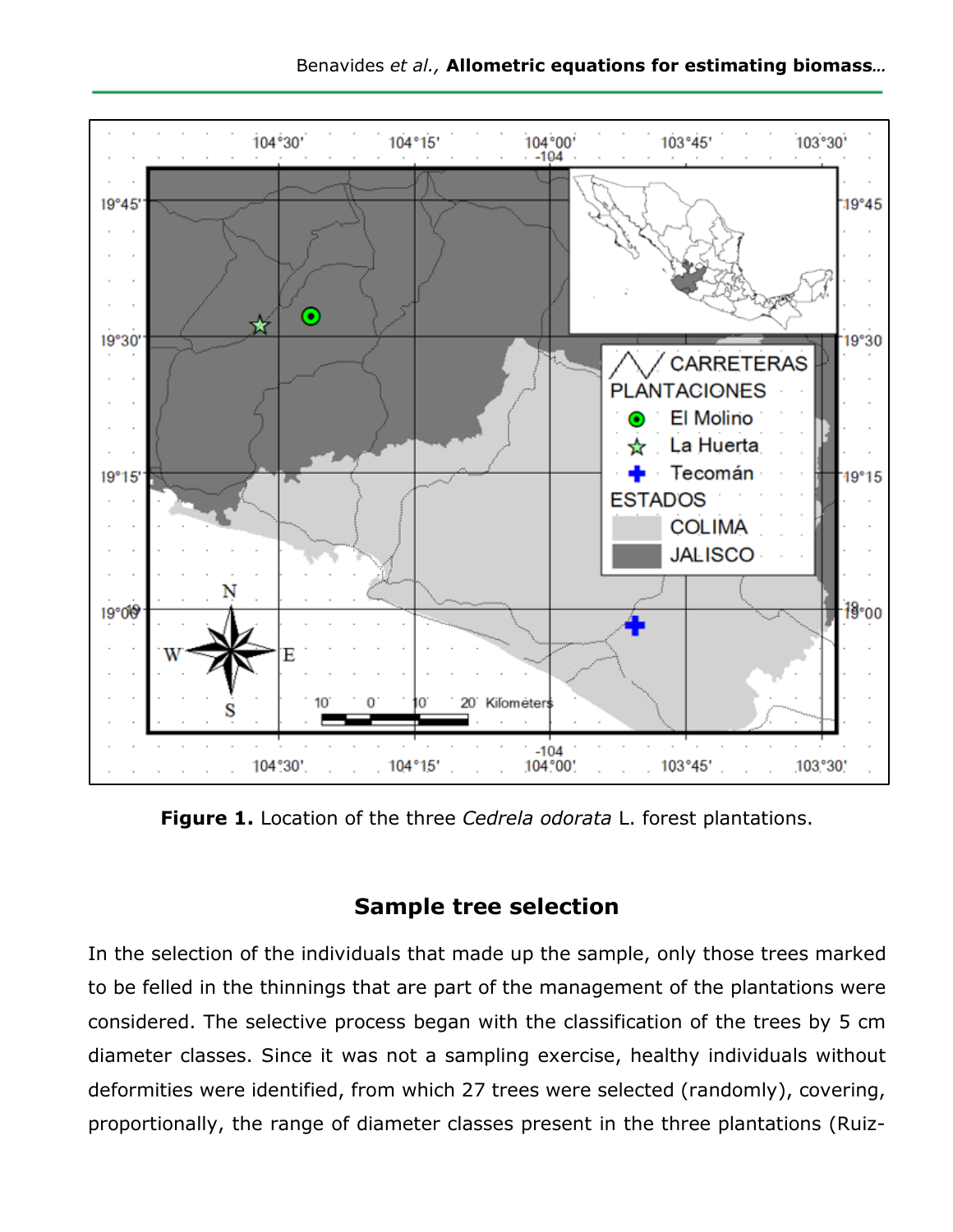Aquino *et al.*, 2014). With the trees still standing, the normal diameter (ND in cm) was measured with a diametric tape (Forestry Suppliers, 5 m). The individual trees were directionally felled with a chainsaw. In order to obtain its total height (TH, in m), the height of the stump was determined with a flexometer (Pretul, metalic metric tape, 5 m), and the tree was measured lengthwise with a longimeter (Truper<sup>®</sup>, 30 m fiberglass tape), from the base of the trunk to the apex of the crown, and the height of the clean trunk and its total length were also recorded.

## **Aerial biomass sampling**

The methodology used to sample the aboveground biomass was that described by Díaz *et al.* and Figueroa-Navarro *et al.* (2010). In order to facilitate their use and management after felling, the aerial components of the tree (trunk, branches and foliage) were separated and sectioned as follows:1) logs 1.5 to 2.5 m long (base of stem and stump); 2) boles 1.0 to 1.25 m long (upper part of the stem and thick branches); 3) 1.0 m long firewood (thin branches and shaft tip); and 4) lower, middle and upper canopy foliage (leaves, fine twigs, flowers and fruits).

The wet weight of the structural components was recorded in the field and separately by component; for logs and noles, the weight of each section was obtained, from which a sample (5 cm wide slice) was taken; The firewood was arranged and weighed by loads, from each load two to six samples (10 cm long segments) were randomly extracted; while for the foliage, the collected material was weighed in three portions (lower, middle and upper part of the canopy), from which a sample (0.1 to 1.0 kg) was obtained at random. The sections were weighed with an electronic scale (Torrey CRS-500) with a capacity of 500 kg  $\pm$  0.1 kg; an electronic scale (Torrey PCR-20) with a capacity of 20 kg  $\pm$  0.01 kg was used to weigh the samples. The wet weight of the stump was estimated as follows: its volume was calculated with the cylinder formula, and a green density equal to that present in the first log was assumed.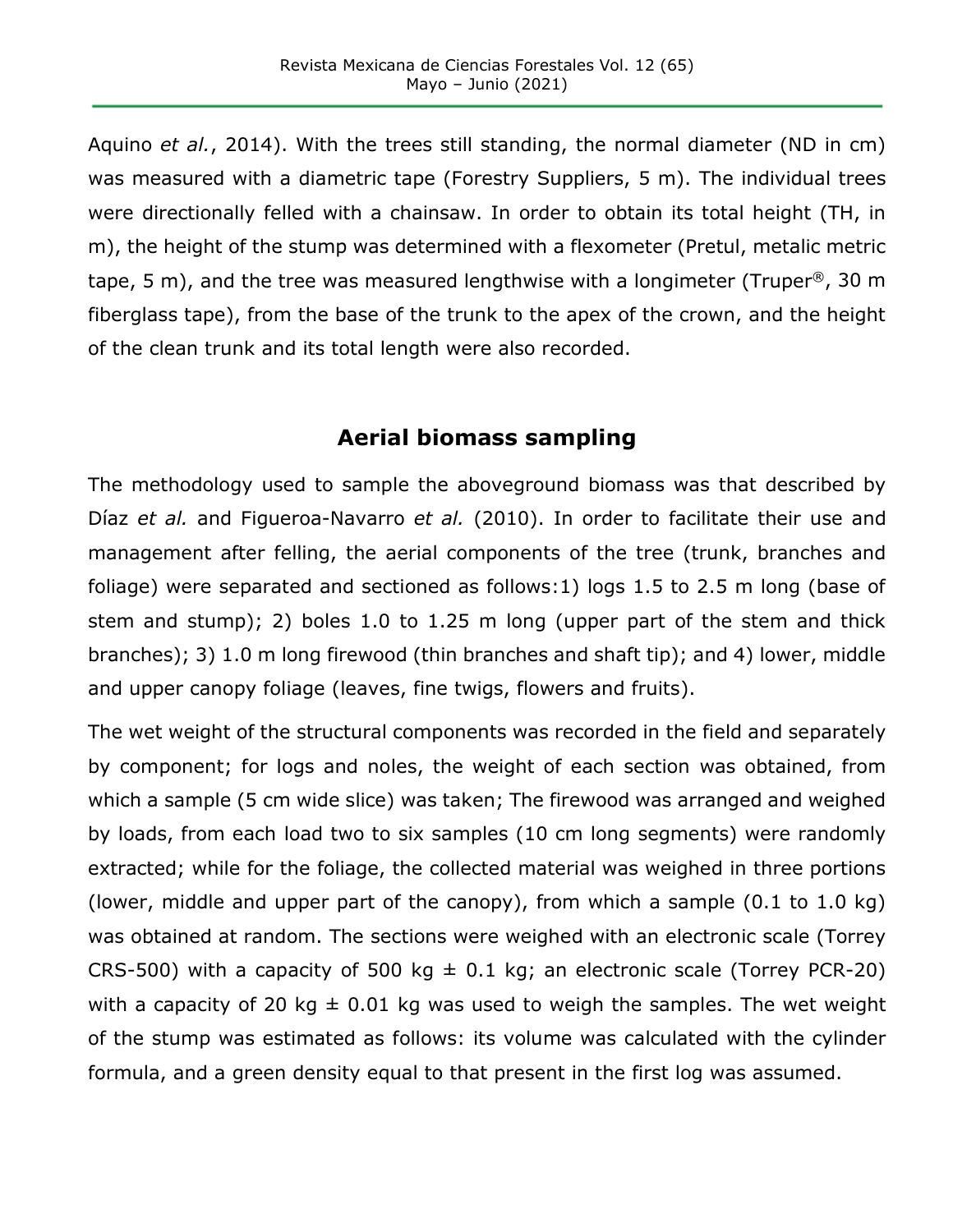### **Determination of aerial biomass**

Once the wet weight was obtained in the field, the collected material was transferred to the laboratory for dehydration to constant weight in an electronic oven (Felisa, Fe-291ad); wood samples were dried at 70  $^{\circ}$ C (12-15 days), and foliage samples, at 35-40 °C (5 days); the dry weight was recorded with an accuracy of 1.0 g. The dry weight of each section was estimated by multiplying its wet weight by the factor resulting from the dry weight ratio: wet weight of the respective sample. The total aerial biomass of the tree and its structural components was calculated by adding the dry weight of its corresponding sections (Acosta-Mireles *et al*., 2002; Díaz *et al.,* 2007; Lim *et al.,* 2013; Cutini *et al.,* 2013; Rueda *et al.*, 2014).

## **Determination of carbon concentration**

After the dry weight determination, component samples were taken from five randomly selected trees; a 100 g subsample was extracted from each one, ground and sent to the laboratory to determine their carbon concentration in a LECO TruSpec Micro equipment, which uses a combination of a continuous-flow carrier gas system and an infrared light system. With the results of the analysis, a biomass-to-carbon conversion factor (CF) was obtained for each component. The carbon concentration of the components was estimated as follows:

$$
\mathcal{CCC}_i = \mathcal{BC}_i \cdot \mathcal{FC}_i
$$

Where:

*CCCi* = Carbon concentration of component *i* (logs, logs, bolls, firewood and foliage; in kg)

*BCi* = Biomass of component *i* (kg)

*FCi* = Conversion factor of component *i*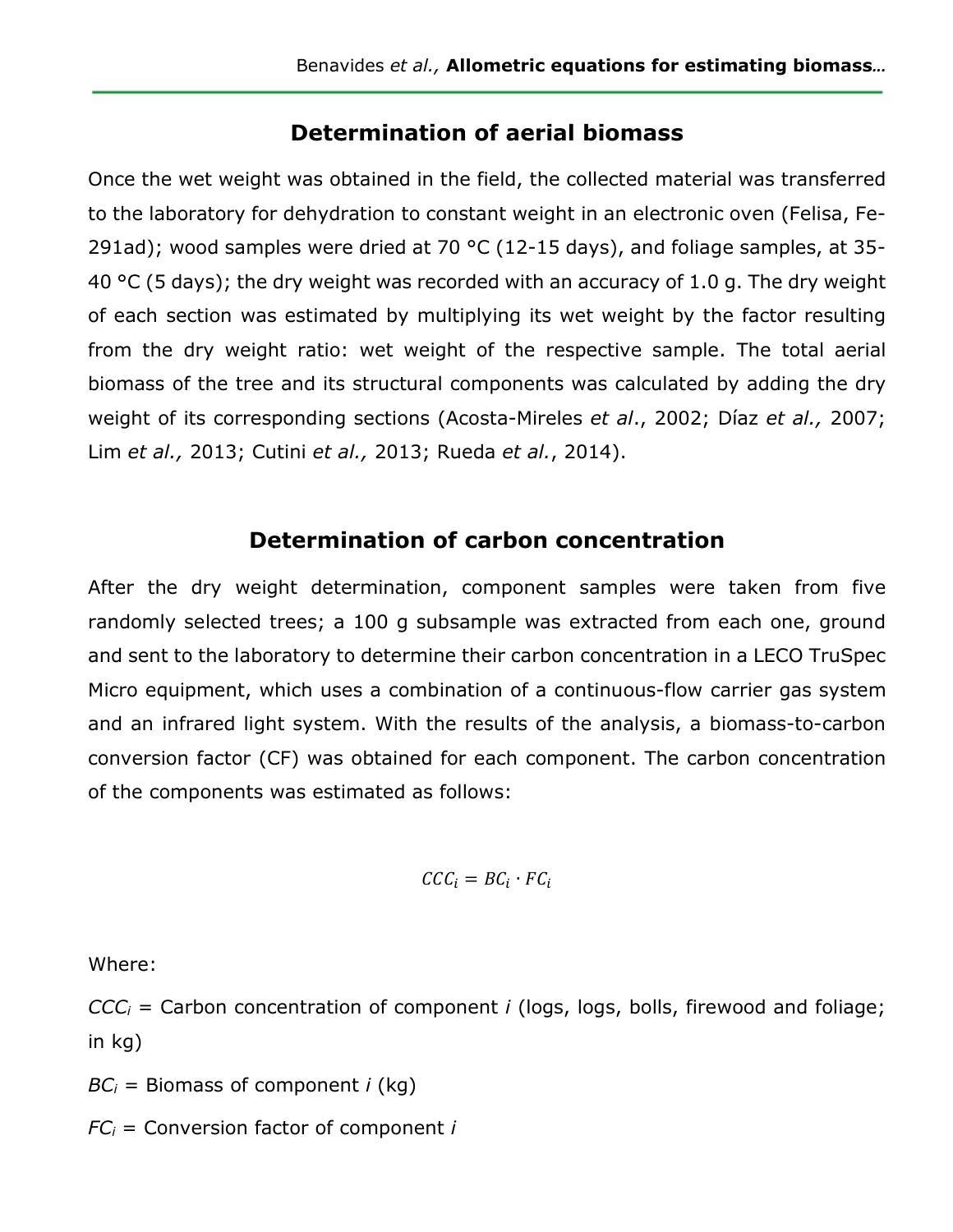The total carbon concentration of each tree is the sum of the carbon concentration of its components.

## **Model adjustment**

Allometric models estimate biomass based exclusively on the normal diameter (Návar *et al*., 2004; Avendaño *et al*., 2009). However, several authors recommend including height, since it reduces the standard error, avoids overestimations and improves the fit of the models (Figueroa-Navarro *et al*., 2010; Ruiz *et al*., 2011; Rodríguez *et al.,* 2012)

Linear and nonlinear models cited in the specialized literature were tested to relate aboveground biomass (*BA*) to the variables normal diameter (*ND*) and total height (*TH*) or both (*ND∙TH*; *ND2∙TH*). According to the analysis performed, the best fit was obtained with the potential model expressed in its normal form as:

 $AB = \beta_0 (ND)^{\beta_1}$ 

Where:

*AB =* Aerial biomass (kg)

*ND =* Normal diameter (cm)

 $β$ <sup>0</sup> and  $β$ <sup>1</sup> = Estimated parameters of the function

This model is one of the most widely used to determine aboveground biomass (Acosta-Mireles *et al.,* 2002; Díaz *et al*., 2007; Gayoso *et al.*, 2002). This preference is because it expresses a proportionality of the relative increases between two tree dimensions and is broadly consistent for different growth forms (Gayoso *et al*., 2002).

In addition to obtaining the equation to determine the total aerial biomass of the tree, an equation for the biomass of its structural components was adjusted. In order to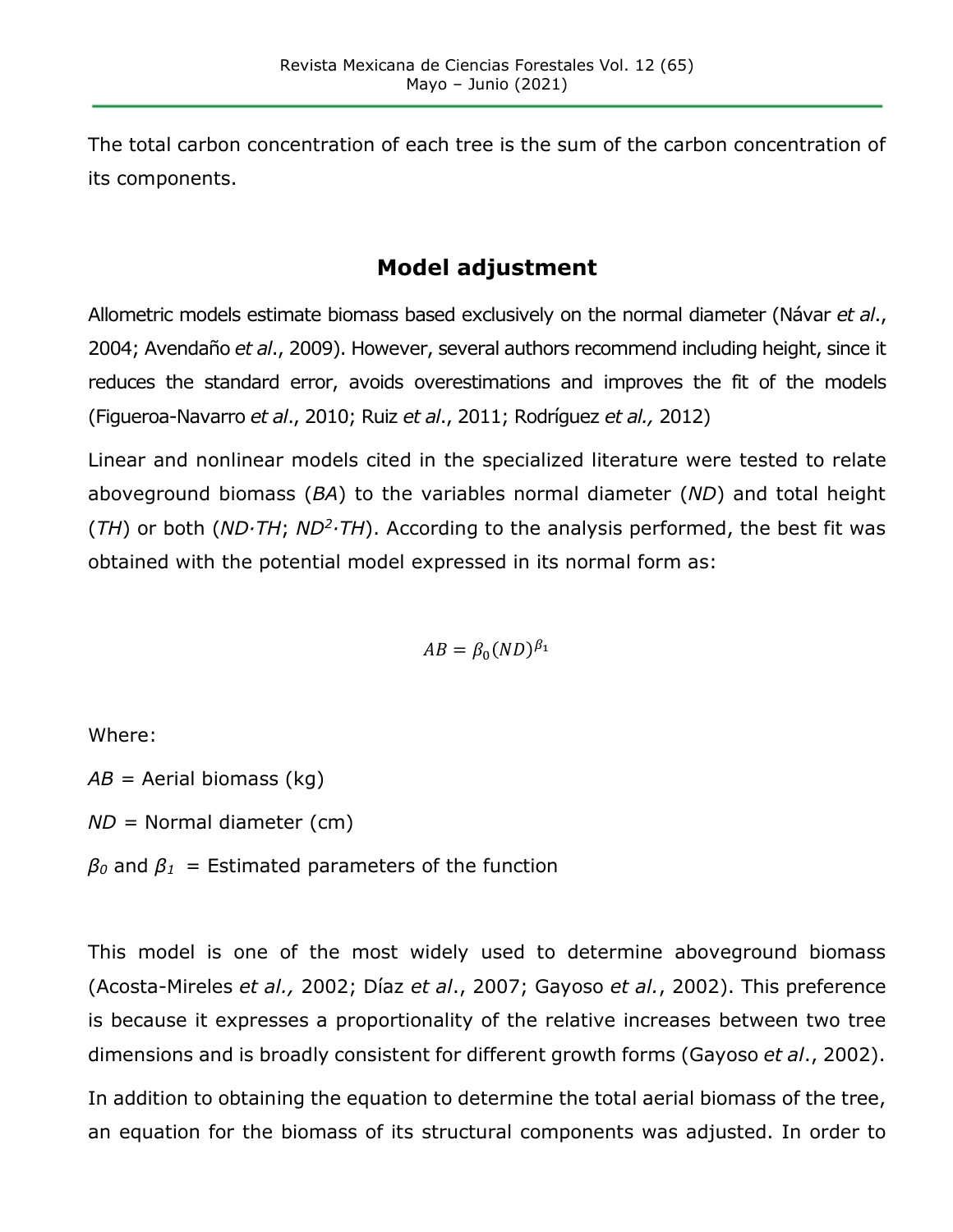estimate the concentration of carbon in the aerial biomass of the tree using the same model, an equation was fitted that correlates the carbon concentration with the normal diameter of the tree.

The equations were fitted, statistically analyzed and diagnosed using the MODEL and NLIN procedures in SAS software (SAS Institute Inc., 2011). The criteria for rating the goodness-of-fit of the system that best explain the variability of the biomass data are based on a numerical and graphical analysis of the residuals (Gómez-Díaz *et al*, 2011). In the numerical case, statistics frequently used in biometrics were used, such as the adjusted coefficient of determination  $(R<sup>2</sup><sub>a</sub>)$ , the root mean square of the error (*RMSE*), the coefficient of variation (*CV*) and the significance of the parameters of each equation (Álvarez *et al.,* 2005; Rojo *et al.,* 2005). In addition, to validate the reliability of the results of the selected equation, the regression assumptions were verified analytically: normality (Shaphiro-Wilk, Kolmogorov-Smirnov, Cramer-von Mises and Anderson-Darling tests), independence (Durbin-Watson *d* test) and homoscedasticity (White and Breusch-Pagan tests) of the data (Fonseca *et al.,* 2011).

# **Results and Discussion**

## **Estimation of tree biomass**

The normal diameter of the sampled trees ranged from 4.0 to 28.0 cm; their aboveground biomass ranged from 2.42 to 275.53 kg, with a mean of 41.06 kg and standard deviation of 53.68 kg. The distribution of the aerial biomass of the tree is shown in Table 1; it can be seen that the highest average proportion corresponded to the trunk (logs and boles), with 71.37 %, followed by branches (firewood) and foliage with 21.96 and 6.67 %, respectively. The average percentage of logs (trunks), where the greatest proportion of biomass is concentrated, was similar to that cited for hardwood trees (49.1 %) (Soriano, 2014; Soriano-Luna *et al.,* 2015).

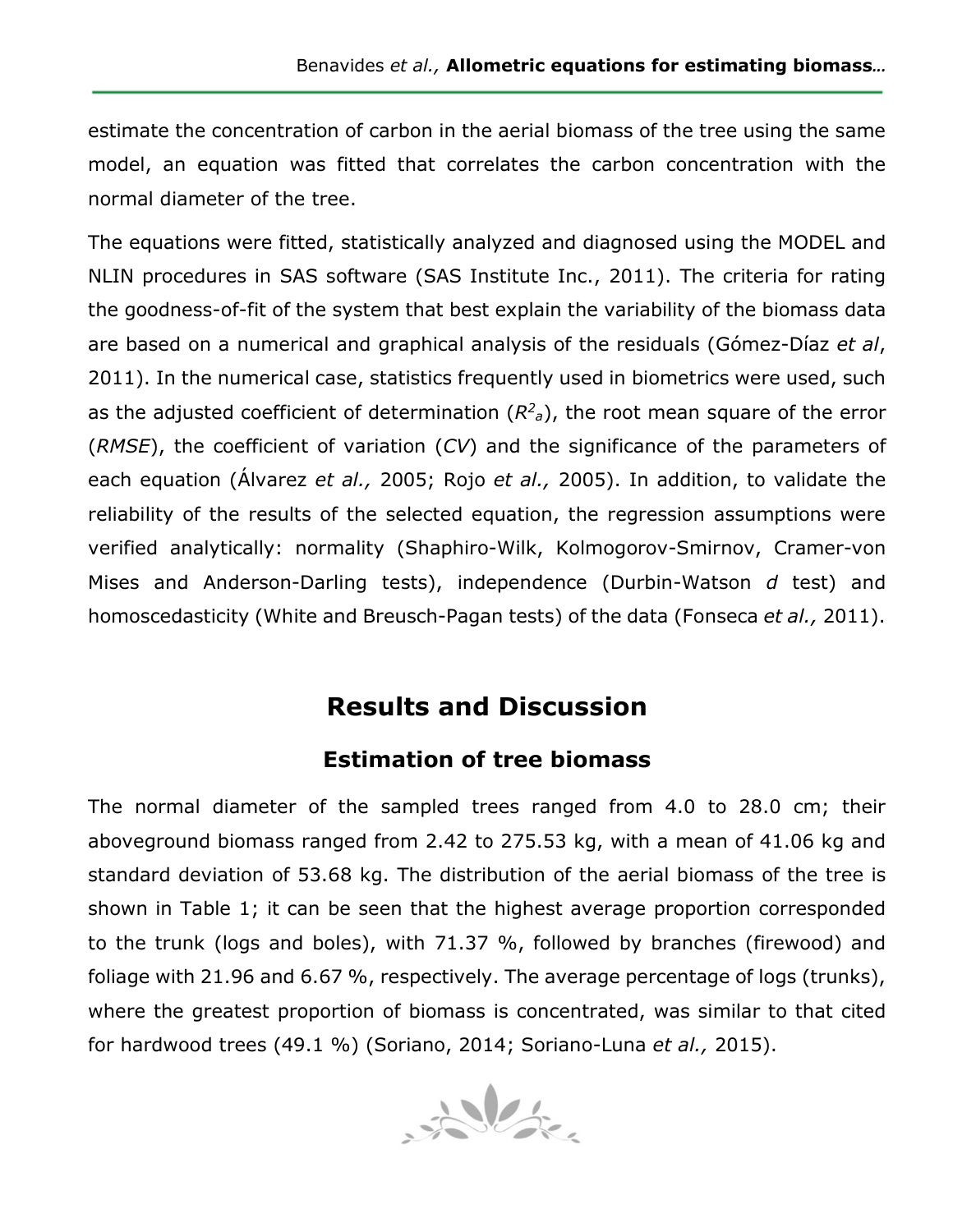| Aerial biomass (%)               |             |                          |                        |                       |                                  |  |  |
|----------------------------------|-------------|--------------------------|------------------------|-----------------------|----------------------------------|--|--|
| <b>Diameter category</b><br>(cm) | Logs<br>(1) | <b>Boles</b><br>(2)      | <b>Firewood</b><br>(3) | <b>Foliage</b><br>(4) | <b>Total timber</b><br>$(1+2+3)$ |  |  |
| 5                                | 53.32       | 0.00                     | 20.40                  | 26.28                 | 73.72                            |  |  |
| 10                               | 66.18       | 7.35                     | 17.47                  | 8.99                  | 91.01                            |  |  |
| 15                               | 58.83       | 17.02                    | 17.51                  | 6.64                  | 93.36                            |  |  |
| 20                               | 69.55       | 14.23                    | 9.16                   | 7.06                  | 92.94                            |  |  |
| 25                               | -           | $\overline{\phantom{a}}$ |                        |                       | -                                |  |  |
| 30                               | 49.27       | 18.07                    | 26.50                  | 6.16                  | 93.84                            |  |  |
| Weighted average                 | 54.68 %     | 16.69 %                  | 21.96 %                | 6.67%                 | 93.33 %                          |  |  |

**Table 1.** Percentage of aboveground biomass by diameter class and component.

The equation determined to estimate the aerial biomass of *C. odorata* was expressed as follows:

 $AB = 0.00341 \cdot ND^{3.38248}$  (1)

Where:

*AB* = Aerial biomass (kg)

*ND* = Normal diameter (cm)

The exponential trend of the equation coincides with what has been documented for *Pinus hartwegii* Lindl. (Carrillo *et al*., 2016). The equation analysis showed the following statistical indicators: adjusted coefficient of determination,  $R^2$ <sub>a</sub>=0.9787; coefficient of variation, *CV*=390.449; and root mean square error, *RMSE*=7.487.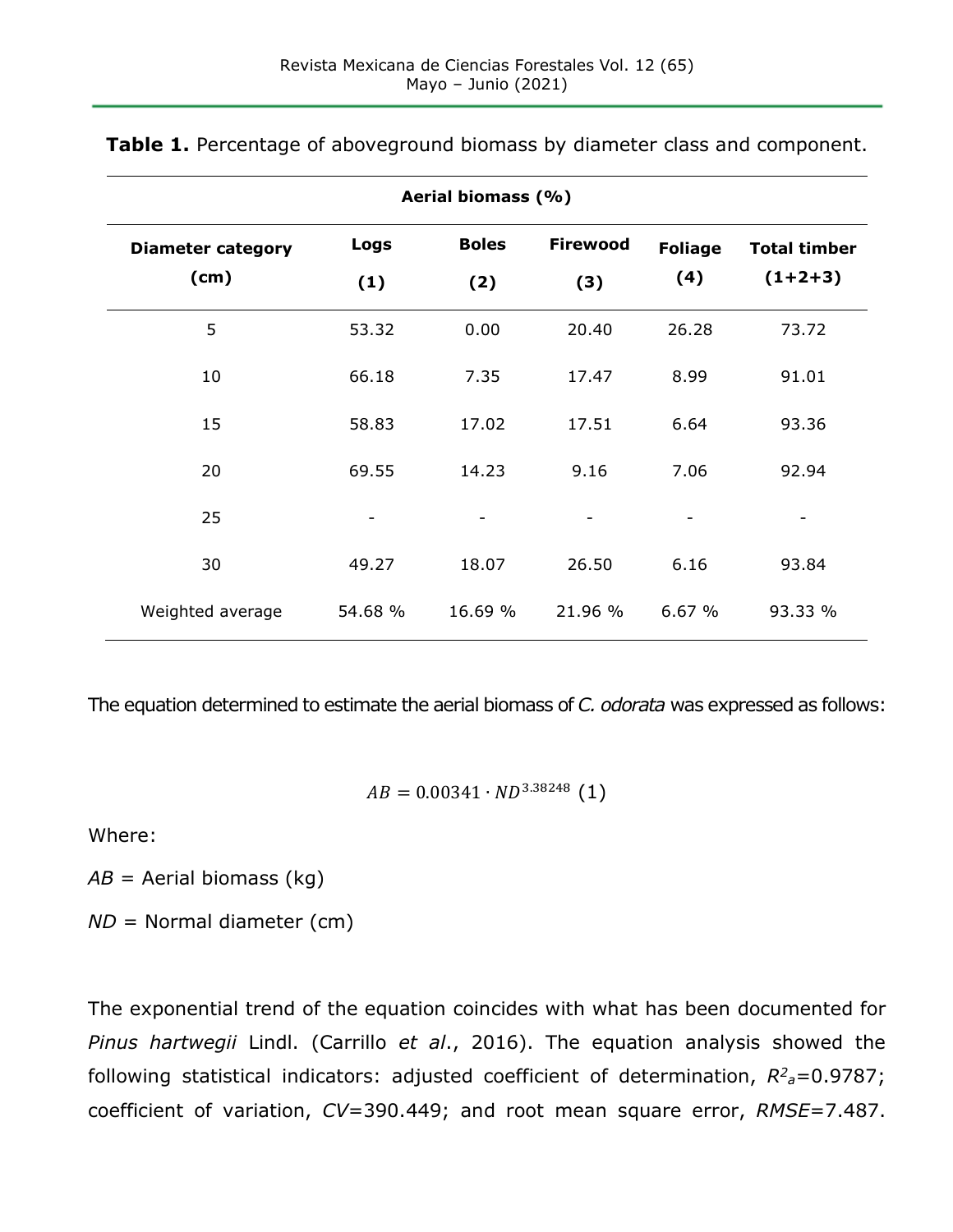Figure 2 shows the scatter plot and the relationship between the variables *ND* and *AB* of the trees.



*Biomasa aérea total* = Total aerial biomass; *Diámetro normal* = Normal diameter.

**Figure 2.** Scatter plot and relationship between the normal diameter and the total aerial biomass of *Cedrela odorata* L. trees.

The different tests used for the analytical diagnosis of the model showed that the regression assumptions are verified, which validates the statistical analyses performed. Table 2 shows the values of the statistics.

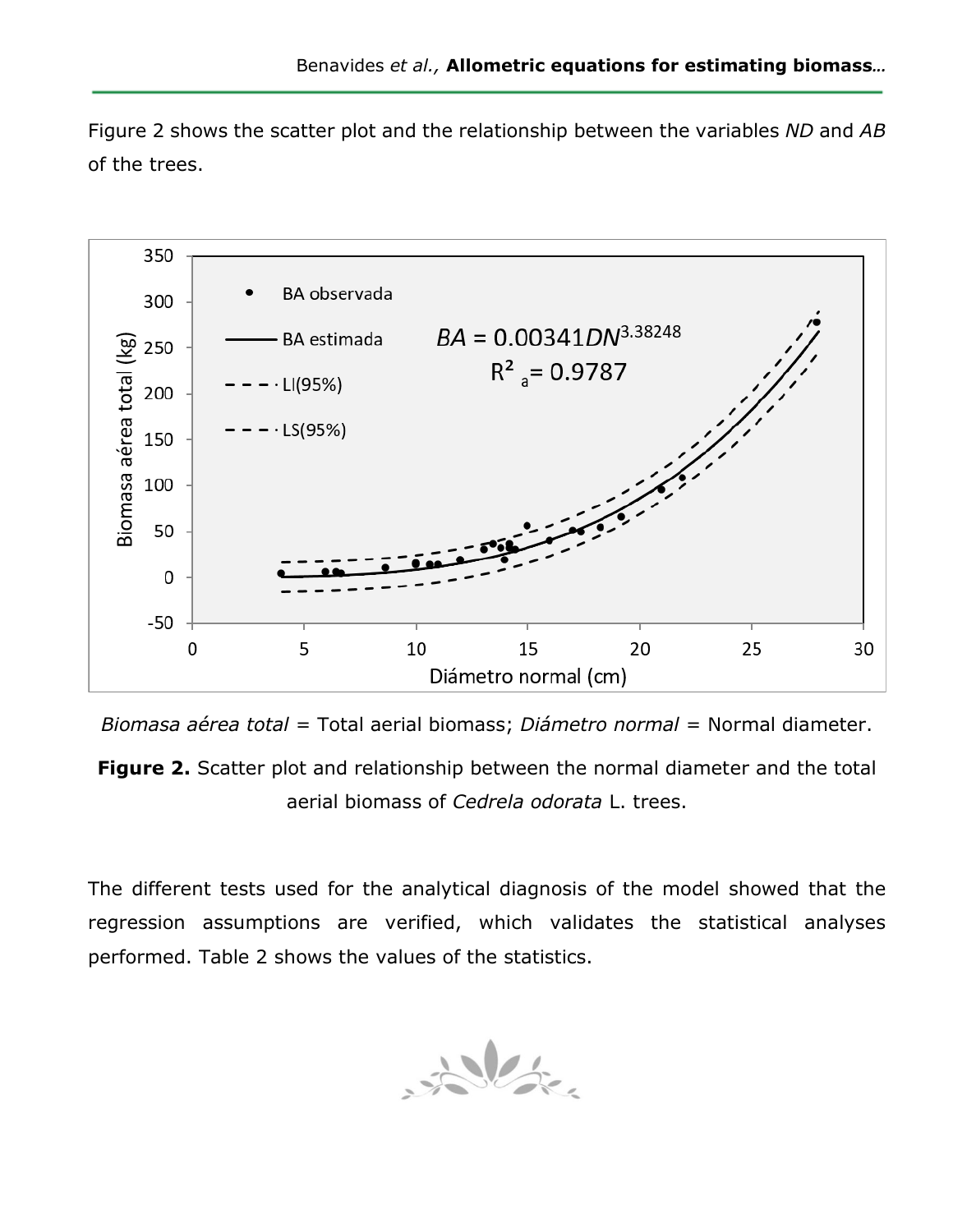| <b>Assumption</b> | <b>Test</b>              | <b>Statistic</b> |         | $p$ -value   |        |
|-------------------|--------------------------|------------------|---------|--------------|--------|
|                   | Shapiro-Wilk             | W                | 0.94268 | Pr < W       | 0.1419 |
| Normality         | Kolmogorov-Smirnov       | D                | 0.15429 | Pr > D       | 0.0958 |
|                   | Cramer-von Mises         | $W^2$            | 0.11319 | $Pr > W^2$   | 0.0744 |
|                   | Anderson-Darling         | $A^2$            | 0.63713 | $Pr > A^2$   | 0.0893 |
| Homoscedasticity  | White                    | $nR^2$ aux       | 3.91    | $Pr > Chi^2$ | 0.5630 |
|                   | Breusch-Pagan            | $0.5*$ SCEaux    | 2.49    | $Pr > Chi^2$ | 0.2885 |
| Independence      | Durbin-Watson d contrast | d                | 1.6996  |              |        |

**Table 2.** Statistics of the tests performed (95 % confidence interval).

In reference to the assumption of normality, the four tests indicated that the residuals have a normal distribution (p-value  $> 0.05$ ); for that of independence, the Durbin-Watson *d* test  $(d<sub>U</sub> < 1.6996 < 4-d<sub>U</sub>)$  showed that the residuals are not correlated; and for homoscedasticity, both the White test (*Chi*<sup>2</sup> > 3.91; p-value > 0.05) and the Breusch-Pagan test (Chi2 > 2.49; p-value > 0.05) showed that there are no heteroscedasticity issues. The same model was fitted and an equation was generated for each component, whose parameters and regression estimators are summarized in Table 3.

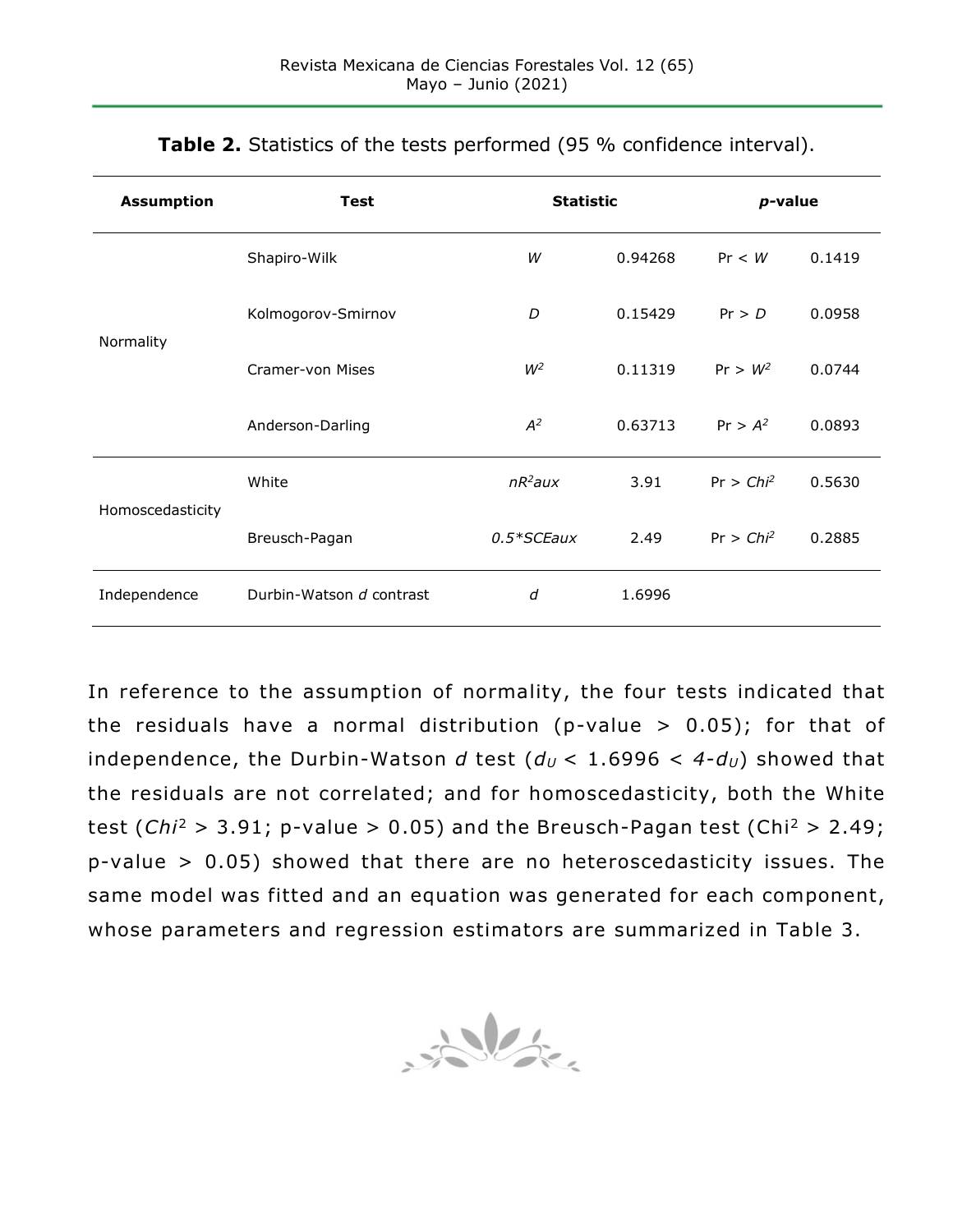| <b>Parameter</b> | <b>Estimator</b> | Standard error $t$ value Pr >  t                         |       |          | Root<br><b>MSE</b> | $R^2$ <sub>a</sub> | W    | Pr < W   |
|------------------|------------------|----------------------------------------------------------|-------|----------|--------------------|--------------------|------|----------|
| Stem (BAft)      |                  |                                                          |       |          |                    |                    |      |          |
| $\beta_0$        | 0.006936         | 0.00128                                                  | 5.43  | < 0.0001 | 3.4223             | 0.9918             | 0.98 | 0.8686   |
| $\beta_1$        | 3.057487         | 0.0584                                                   | 52.34 | < 0.0001 |                    |                    |      |          |
| Branches (BArm)  |                  |                                                          |       |          |                    |                    |      |          |
| $\beta_0$        | 2.498E-7         | 6.265E-7                                                 | 0.40  | 0.6935   | 5.8082             | 0.8312             | 0.72 | < 0.0001 |
| $\beta_1$        | 5.843096         | 0.7601                                                   | 7.69  | < 0.0001 |                    |                    |      |          |
| Foliage (BAfj)   |                  |                                                          |       |          |                    |                    |      |          |
| $\beta_0$        | 0.00043          | 0.000404                                                 | 1.06  | 0.2977   | 1.5123             | 0.8201             | 0.98 | 0.8943   |
| $\beta_1$        | 3.174131         | 0.2969                                                   | 10.69 | < 0.0001 |                    |                    |      |          |
|                  | $\overline{ }$   | $0.0000201013057 + 0.000000240015843 + 0.00042011013174$ |       |          |                    |                    |      |          |

**Table 3.** Parameters and regression estimators of the fitted equations for biomass by structural component.

*AB<sub>total</sub>* = 0.006936(ND)<sup>3.057</sup>+ 0.000000249(ND)<sup>5.843</sup>+ 0.00043(ND)<sup>3</sup>

*ABtotal* = Total biomass estimated with model 1; *sAB*= Stem biomass; *bAB*= Branch biomass; *fAB*= Foliage biomass; *ABtotal* = Total aerial biomass calculated through the sum of the estimated biomass for each of its components.

Figure 3 illustrates the scatter plots and the relationship of normal diameter with biomass by component of *Cedrela odorata*; the best fit of the model corresponded to the stem (biomass of logs and boles), with an  $R^2$ <sub>a</sub>=0.9918. However, total biomass values were approximately one third of those reported for species such as *Alnus acuminata* Kunth (Díaz-Ríos *et al.*, 2016) and *Abies religiosa* (Kunth) Schltdl. et Cham. (Avendaño *et al*., 2009). On the other hand, the total biomass coincides with that cited for *Pinus hartwegii* (Carrillo *et al*., 2016).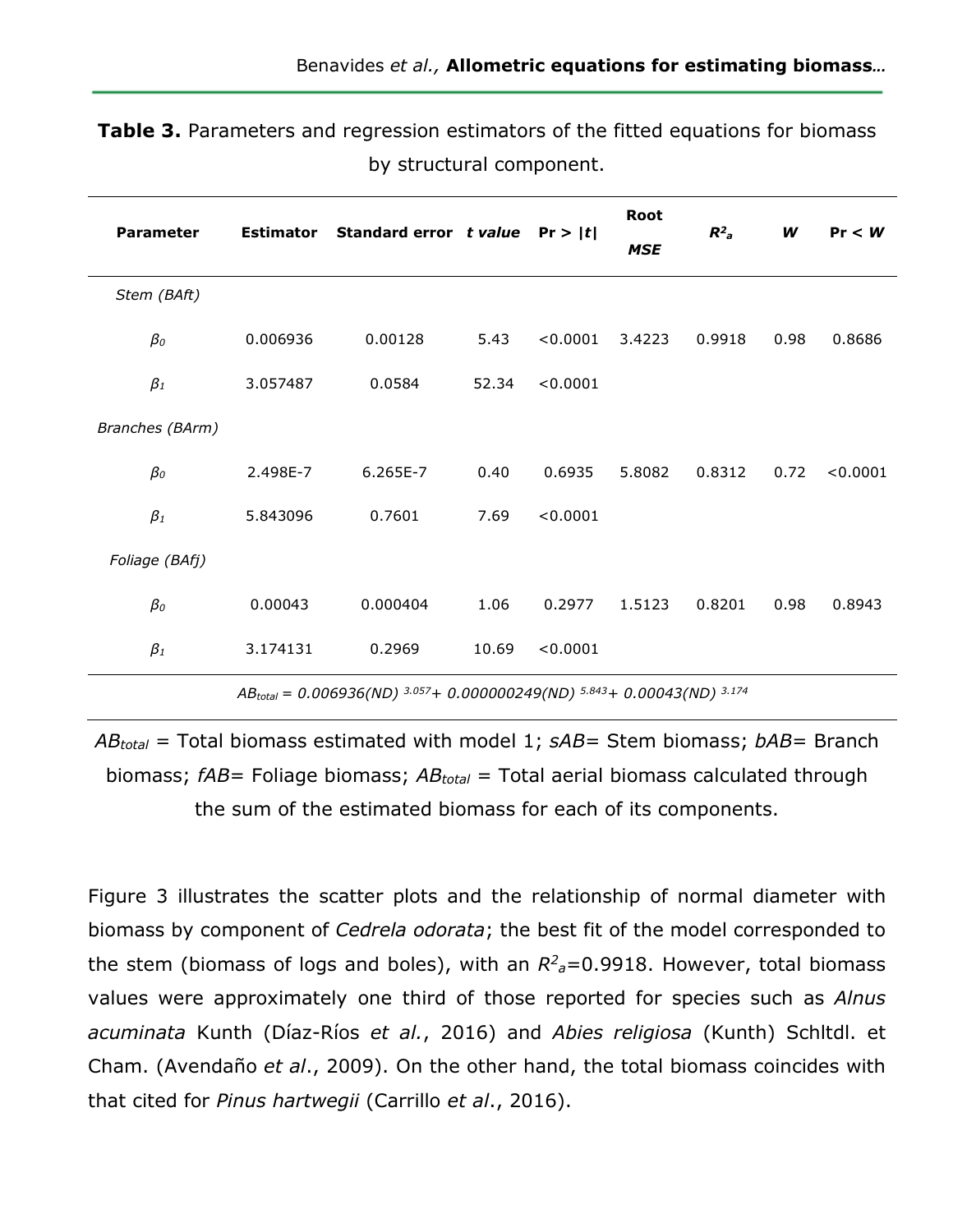Revista Mexicana de Ciencias Forestales Vol. 12 (65) Mayo – Junio (2021)



*Diámetro normal* = Normal diameter; *Biomasa en fuste* = Stem biomass; *Biomasa en leñas* = Firewood biomass; *Biomasa en follaje* = Foliage biomass; *Biomasa en árbol* = Tree biomass.

*BAtotal* = Total biomass estimated with model 1; *BAft* = Stem biomass; *BArm* = Branch biomass; *BAfj* = Foliage biomass; *BAtotal* = Total aerial biomass calculated by means of the sum of the biomass estimated for each of its components*.* **Figure 3.** Relationship between normal diameter and aerial biomass by structural component*.*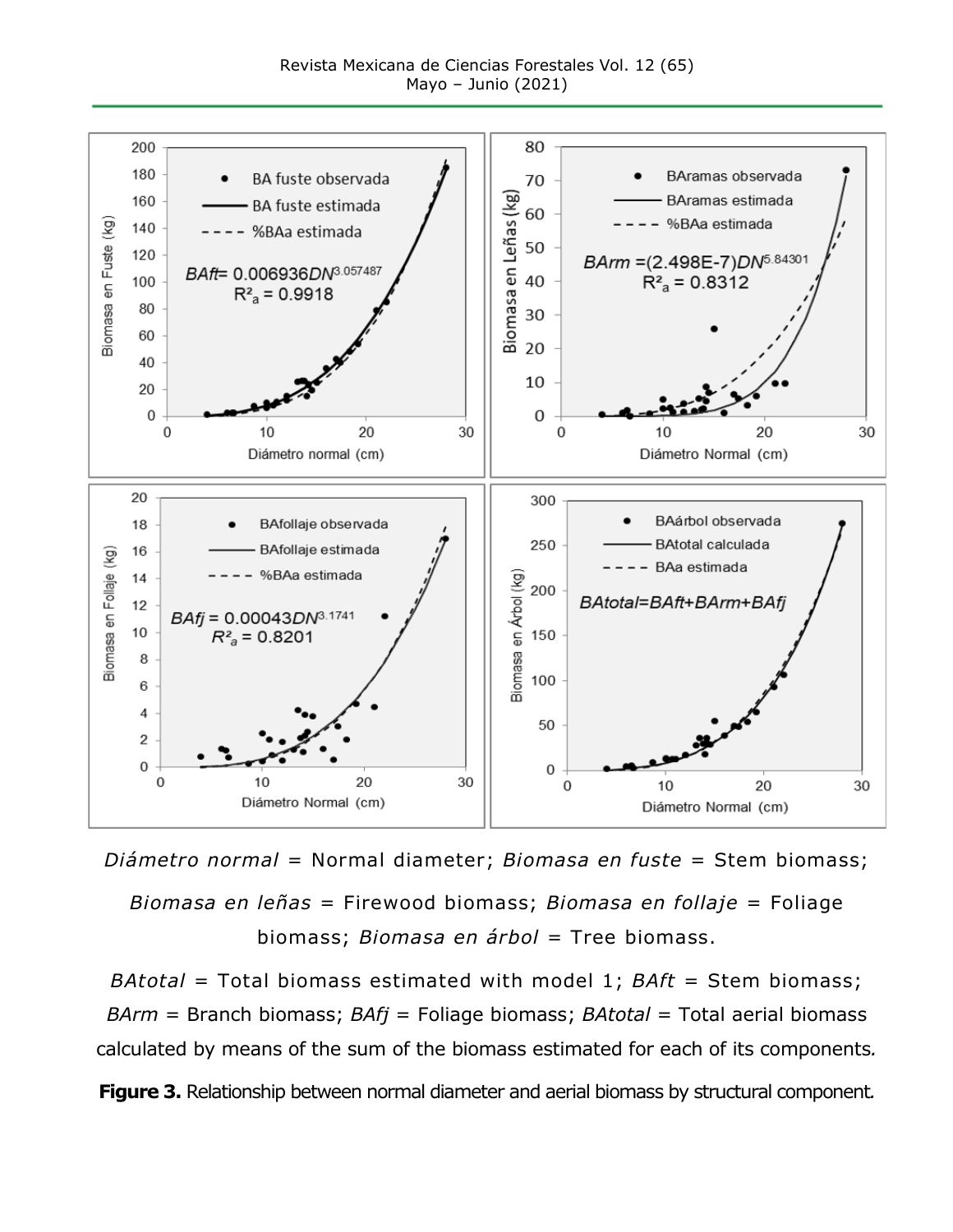The graphs in Figure 3, plot not only the trend line obtained by fitting the potential model for the biomass of each component (solid line) but also the trend line resulting from the biomass partitioning (dotted line). The graph corresponding to the biomass of the stem, as in the case of the foliage, does not show significant differences in the behavior of both trends, while for the branches the differences are more evident, which could be due to the problems of normality in the data of this component.

Likewise, in the graph corresponding to total aboveground biomass, both the biomass estimated with equation 1 and that calculated by adding the biomass of its components show very similar trend lines. This reflects a biological logic in the distribution of the data, since the greatest proportion of the tree biomass is concentrated in the wood of the trunk and this exerts a greater influence on the model, both in the variability and in the normality of the data. Specifically, the trend defined for foliage is similar to that reported for *Abies religiosa*, although in this case, the model defined is polynomial (Flores-Nieves *et al*., 2011).

Regarding the relationship between stem biomass and normal diameter, the trend is similar to that presented by Flores-Nieves *et al.* (2011) and even fits an exponential model. However, it is important to consider that, in some cases, the biomass correlation is better defined by the tree height (Chou and Gutiérrez-Espeleta, 2013).

#### **Estimation of carbon concentration**

According to the analysis of the five sampled trees, whose carbon concentration by component is shown in Table 4, the biomass to carbon conversion factor (*CF*) is as follows= for the stem *sCF*=0.4688, branches *bCF*=0.4791, foliage *lCF*=0.4335 and for the tree *tCF*=0.4686. These values are slightly lower than those recorded for other species such as *Pinus hartwegii* Lindl. (Carrillo *et al*., 2016). However, they coincide with the carbon concentration of 7-year old pine and second vegetation forests (Figueroa-Navarro *et al*., 2005).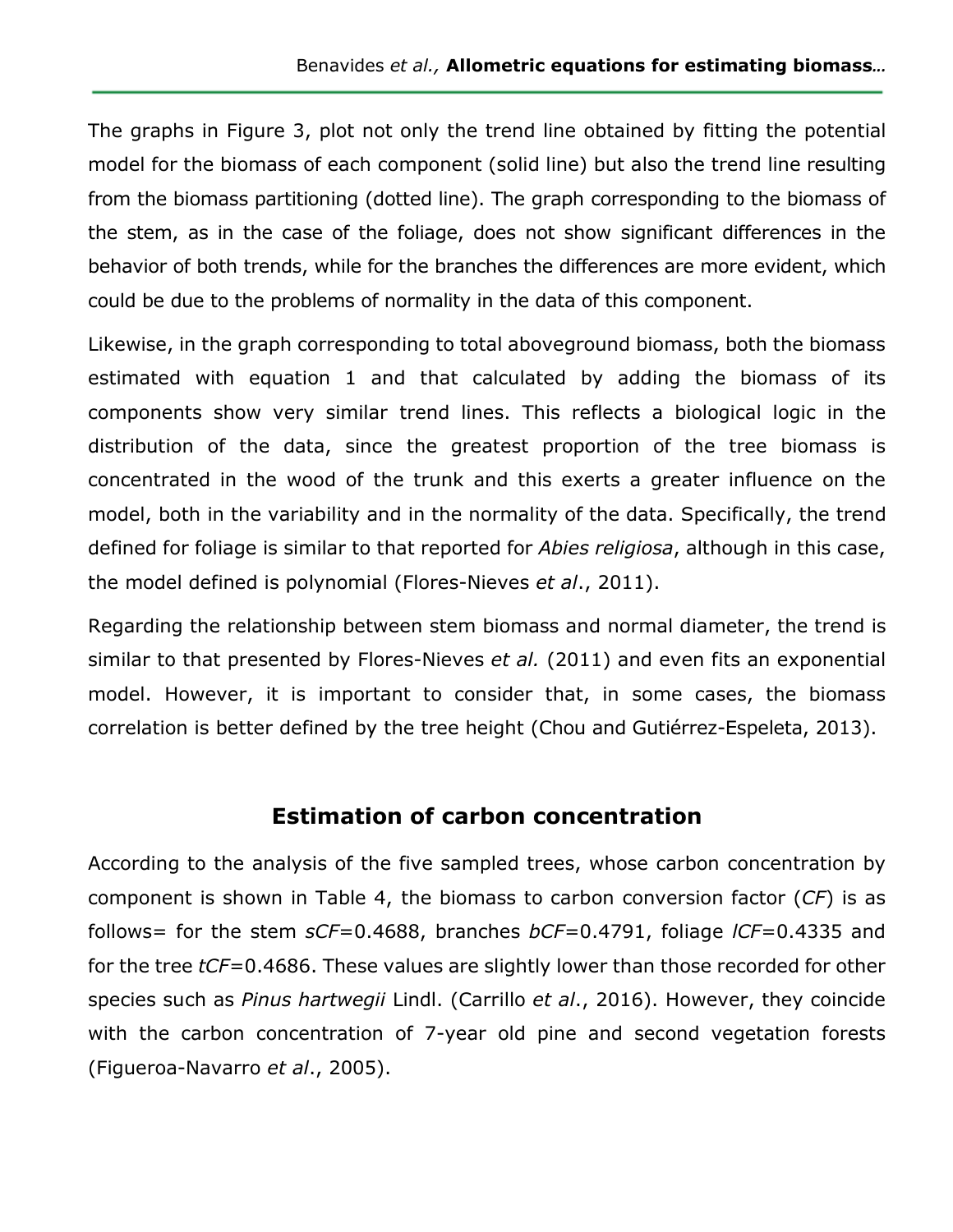| <b>Tree</b>        | Logs   | <b>Boles</b> | <b>Firewood</b> | <b>Foliage</b> |
|--------------------|--------|--------------|-----------------|----------------|
| 3                  | 45.22  | 48.83        | 48.29           |                |
| 7                  | 45.96  | 43.39        | 48.67           | 41.46          |
| 9                  | 49.18  | 48.93        | 48.59           | 44.24          |
| 12                 | 46.58  | 46.65        | 47.08           | 42.30          |
| 15                 | 47.34  |              | 46.93           | 45.40          |
| Average            | 46.856 | 46.950       | 47.912          | 43.350         |
| Standard deviation | 1.52   | 2.60         | 0.84            | 1.80           |

**Table 4.** Carbon concentration (%) of the analyzed samples.

In order to calculate more accurately the carbon concentration of the trees, the specific conversion factor for the biomass per component was used, and, with the sum of these values, the carbon concentration of each sampled tree was obtained. The average carbon distribution was 71.33 % for the stems, 22.49 % for the branches and 6.18 % for the foliage. By fitting the same model used for aerial biomass, the equation determined for estimating the carbon concentration of *C. odorata* was expressed as follows:

 $CC = 0.001562 \cdot ND^{3.389696}$  (2)

Where:

*CC* = Carbon concentration (kg)

*ND* = Normal diameter (cm)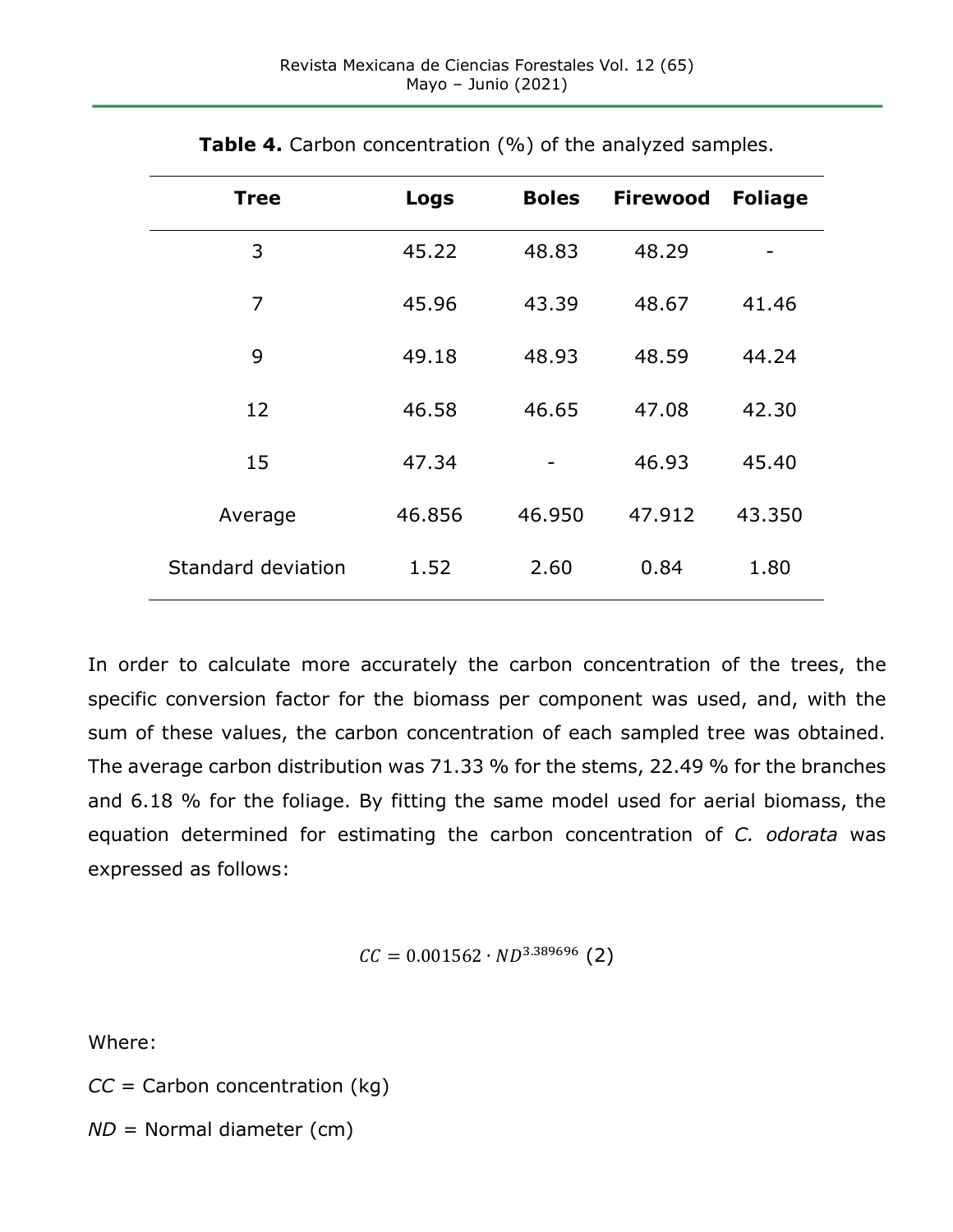The equation analysis showed the following statistical indicators: adjusted coefficient of determination,  $R^2$ <sub>a</sub>=0.9783; coefficient of variation, *CV*=391.503 and root mean square error, *RMSE*=3.7115. Figure 4 shows the scatter plot and the relationship between the variables *ND* and *CC* concentration of the trees.



*Concentración de carbono* = Carbon concentration; *Diámetro normal* = Normal diameter; *CC observado* = Observed CC; *CC estimado=* Estimated CC*.*

**Figure 4.** Scatter plot and relationship between normal diameter and carbon concentration in *Cedrela odorata* L. trees.

# **Conclusions**

The concentration of carbon in the aerial biomass of *Cedrela odorata* trees is 46.86 % of the total carbon stored; 71.33 % is distributed in the trunk, 22.49 % in the branches and 6.18 % in the foliage.

When fitting the potential model *Y=b∙X<sup>k</sup>* to the biomass and carbon data of *C. odorata*, the equations generated to estimate aerial biomass and carbon concentration based on normal diameter show a very good fit, with coefficients of determination (*R2 <sup>a</sup>*) above 0.978.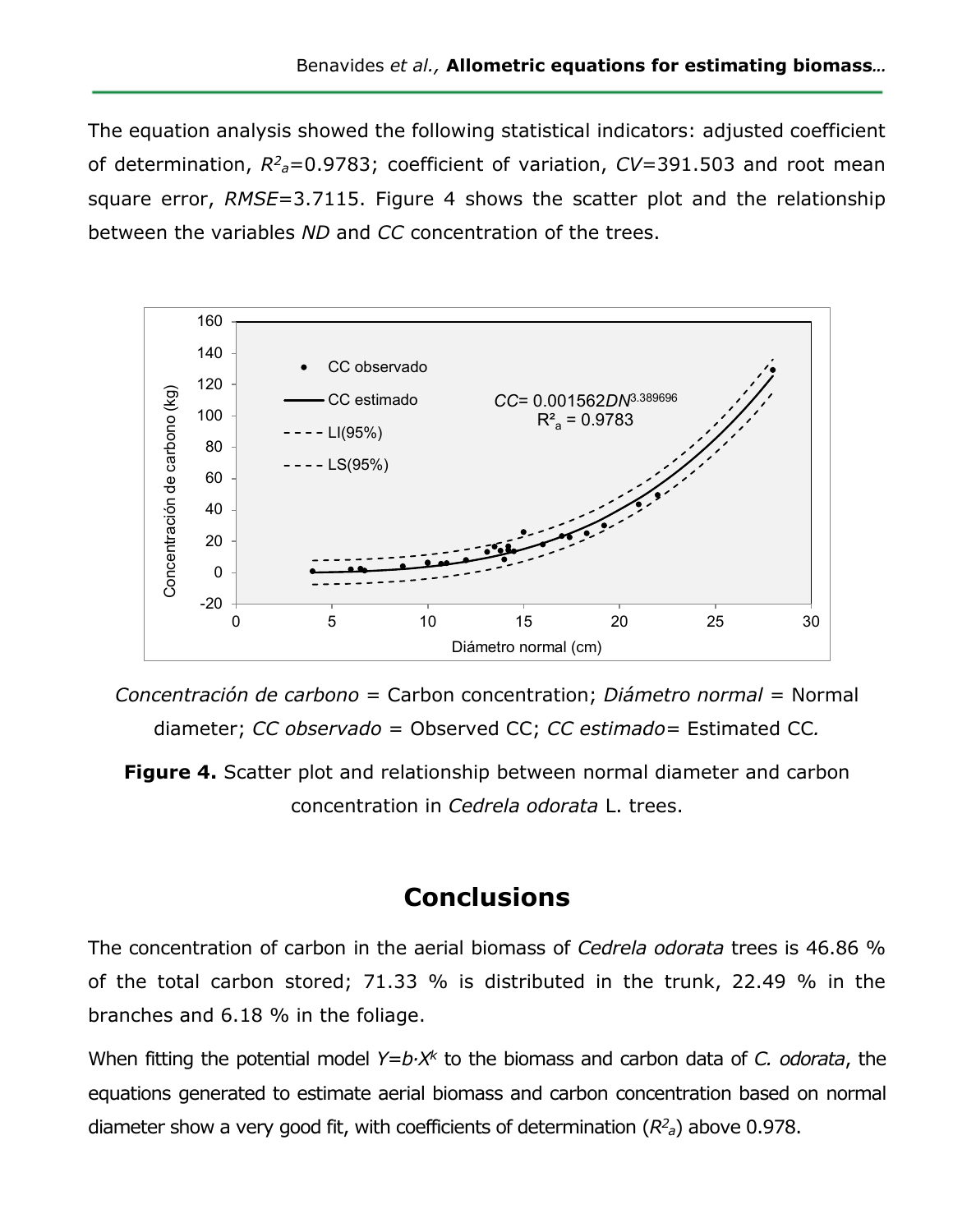Based on the value of the statistical estimators, as well as on the normality, independence and heteroscedasticity tests, the determined equations are considered good and reliable for use with *C. odorata* under similar growth conditions.

The results of this study can be applied in the estimation of the biomass and the carbon potential of forest plantations to be established on specific areas at different scales.

#### **Conflict of interests**

The authors have stated that there are no competing interests.

#### **Contribution by author**

Juan de Dios Benavides Solorio: project coordination, data analysis, graphics and writing of the manuscript; Octavio Torres García: data collection in the field, graphs and tables and writing of the manuscript; José Germán Flores Garnica: data analysis and correction of the manuscript; Miguel Acosta Mireles: field data collection, methodology support and correction of the manuscript; Agustín Rueda Sánchez: data collection in the field, laboratory sample work and review of the manuscript.

#### **References**

Acosta-Mireles, M., J. Vargas-Hernández, A. Velázquez-Martínez y J. D. Etchevers-Barra. 2002. Estimación de la biomasa aérea mediante el uso de relaciones alométricas en seis especies arbóreas en Oaxaca, México. Agrociencia 36(6):725- 736.<https://www.redalyc.org/articulo.oa?id=30236610> (18 de noviembre de 2019).

Álvarez G., J. G., M. A. Balboa M., A. Merino G. y R. Rodríguez S. 2005. Estimación de la biomasa arbórea de *Eucalyptus globulus* y *Pinus pinaster* en Galicia. Recursos Rurais 1(1):21-30 <https://dialnet.unirioja.es/servlet/articulo?codigo=3178817> (28 de enero de 2020).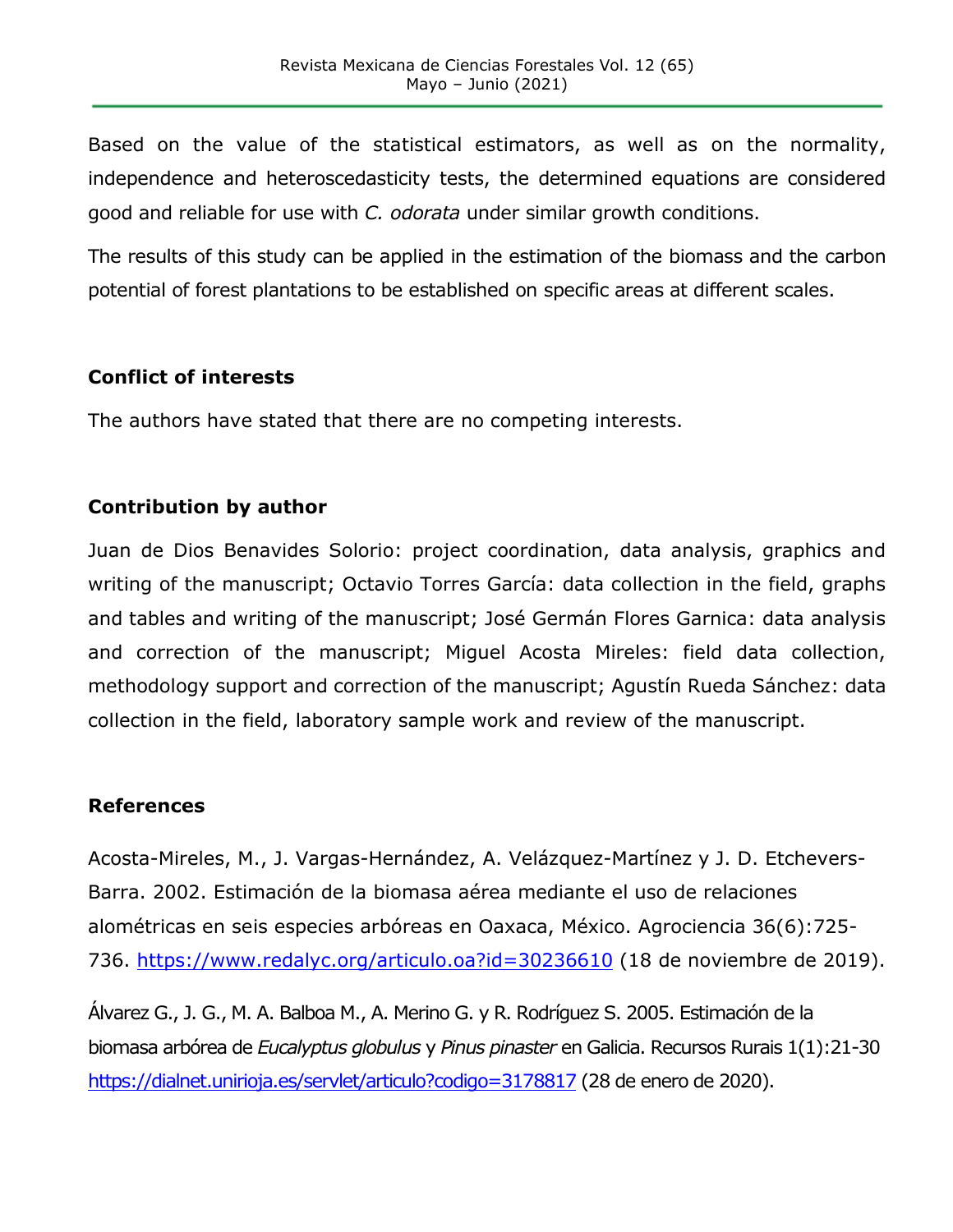Avendaño H., D. M., M. Acosta M., F. Carrillo A. y J. D. Etchevers B. 2009. Estimación de biomasa y carbono en un bosque de *Abies religiosa*. Fitotecnia Mexicana 32(3):233-238.

[http://www.scielo.org.mx/scielo.php?script=sci\\_arttext&pid=S0187-](http://www.scielo.org.mx/scielo.php?script=sci_arttext&pid=S0187-73802009000300011) [73802009000300011](http://www.scielo.org.mx/scielo.php?script=sci_arttext&pid=S0187-73802009000300011) (19 de marzo de 2020)

Carrillo A., F., M. Acosta M., C. R. Jiménez C., L. González M. y J. D.Etchevers B. 2016. Ecuaciones alométricas para estimar la biomasa y el carbono de la parte aérea de *Pinus hartwegii* en el Parque Nacional Ixta-Popo, México. Revista Mexicana de Ciencias Agrícolas 7(3): 681-691. Doi[:10.29312/remexca.v7i3.327.](https://www.researchgate.net/deref/http%3A%2F%2Fdx.doi.org%2F10.29312%2Fremexca.v7i3.327)

Chou, S. W. y E. E. Gutiérrez-Espeleta. 2013. Ecuación para estimar la biomasa arbórea en los bosques tropicales de Costa Rica. Tecnología en Marcha 26(2):41-54. Doi: [10.18845/tm.v26i2.1402.](https://www.researchgate.net/deref/http%3A%2F%2Fdx.doi.org%2F10.18845%2Ftm.v26i2.1402)

Cutini, A., F. Chianucci and M. C. Manetti 2013. Allometric relationships for volume and biomass for stone pine *(Pinus pinea* L.) in Italian coastal stands. I Forest (6):331-337. Doi[:10.3832/ifor0941-006.](https://www.researchgate.net/deref/http%3A%2F%2Fdx.doi.org%2F10.3832%2Fifor0941-006?_sg%5B0%5D=jv0jHjBmrG2xaQWcnextbjHYg0uWzaxmHua3m6pf7O5u31nHXx5zmyB8EG-XQQc0a-p72zTCX9RgTjZGD3dzdJv2jg.2Tf2LeXgRG38taZ2xLhonC9UPi8m9SqcYx0QjtyxHlGbiqTV83HjwUbRJmDL2FR8qaVi_hS1CmKNmqg7E5l7fw)

Díaz F., R., M. Acosta M., F. Carrillo A., E. Buendía R., E. Flores A. y J. D. Etchevers B. 2007. Determinación de ecuaciones alométricas para estimar biomasa y carbono en *Pinus patula*  Schl. et Cham. Madera y Bosques 13(1):25-34. Doi: 10.21829/myb.2007.1311233.

Díaz-Ríos, M. de J., A. Vázquez-Alarcón, M. Uribe-Gómez, A. Sánchez V., A. Lara B. y A. Cruz L. 2016. Ecuaciones alométricas para estimar biomasa y carbono en aile obtenidas mediante un método no destructivo. Revista Mexicana de Ciencias Agrícolas 16: 3235-3249. Doi: 10.29312/remexca.v0i16.393.

Flores-Nieves, P., M. A. López-López, G. Ángeles-Pérez, M. de L. de la Isla-Serrano y G. Calva-Vasquéz. 2011. Modelos para la estimación y distribución de biomasa de *Abies religiosa* (Kunth) Schltdl. *et* Cham. en proceso de declinación. Revista Mexicana de Ciencias Forestales 2(8): 9-20. DOI: <https://doi.org/10.29298/rmcf.v2i8.543>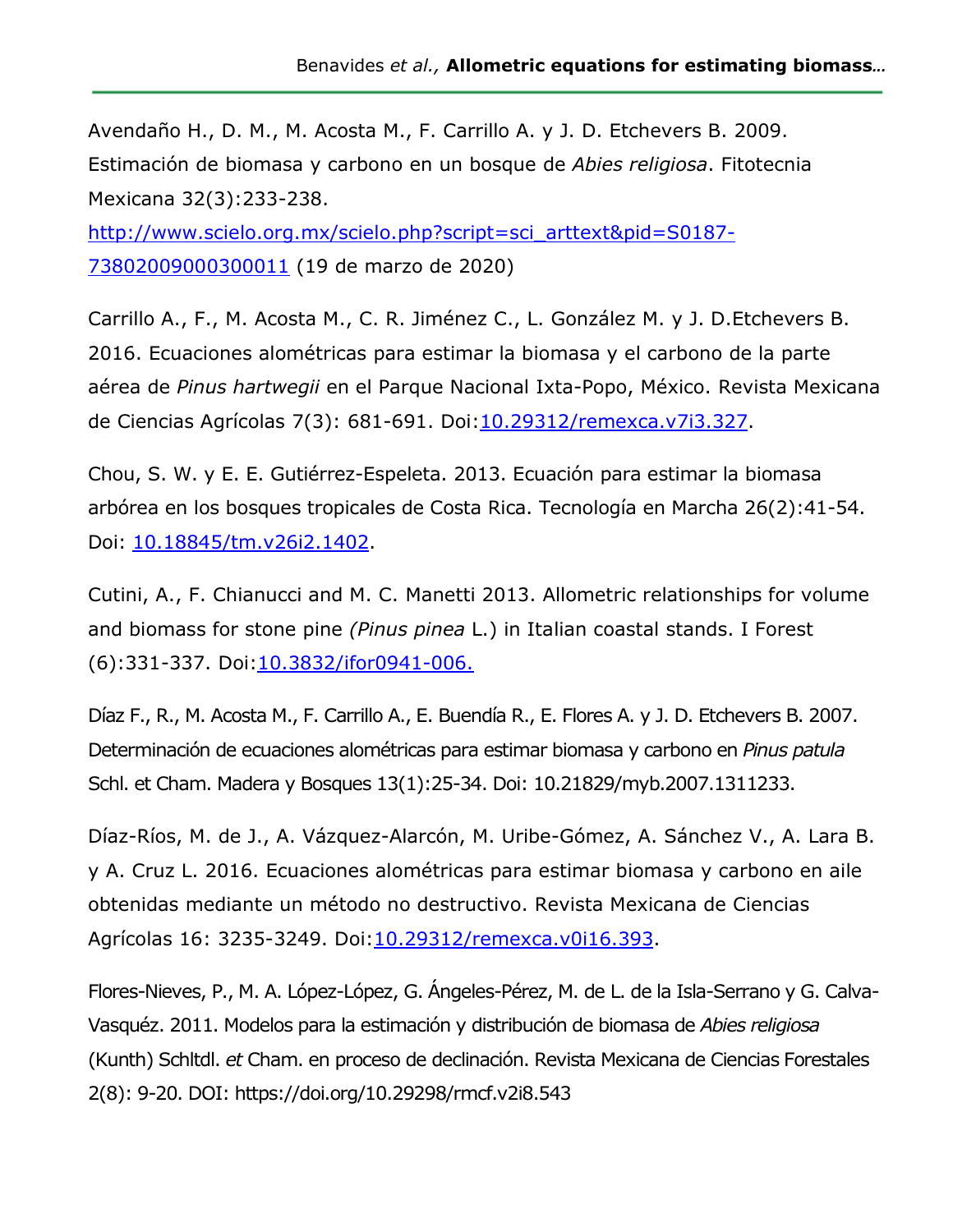Figueroa-Navarro, C., J. D. Etchevers-Barra, A. Velázquez-Martínez y M. Acosta-Mireles. 2005. Concentración de carbono en diferentes tipos de vegetación de la Sierra Norte de Oaxaca. TERRA Latinoamericana 23(1): 57-64.

Figueroa-Navarro, C. M., G. Ángeles-Pérez, A. Velázquez-Martínez y H. M. de los Santos-Posadas. 2010. Estimación de biomasa en un bosque bajo manejo de *Pinus patula* Schldtl*. et* Cham*.* en Zacualtipán, Hidalgo. Revista Mexicana de Ciencias Forestales 1(1):105-112. Doi: [10.29298/rmcf.v1i1.658.](https://doi.org/10.29298/rmcf.v1i1.658)

Fonseca, W., J. M. Rey B. and F.E. Alice. 2011. Carbon accumulation in the biomass and soil of different aged secondary forests in the humid tropics of Costa Rica. Forest Ecology and Management (262):1400-1408. DOI[:10.1016/j.foreco.2011.06.036.](https://doi.org/10.1016/j.foreco.2011.06.036)

Gayoso A., J., J. Guerra y D. Alarcón. 2002. Contenido de carbono y funciones de biomasa en especies nativas y exóticas. Valdivia (Chile): Universidad Austral de Chile, Proyecto medición de la capacidad de captura de carbono en bosques de Chile y promoción en el mercado mundial. Informe Final, Documento No. 1. 53 p. [http://repositorio.conicyt.cl/handle/10533/113265 \(11](http://repositorio.conicyt.cl/handle/10533/113265%20(11) de septiembre de 2019).

Gayoso A., J. y J. Guerra. 2005. Contenido de carbono en la biomasa aérea de bosques nativos en Chile. Bosque 26(2):36-38. Doi: 10.4067/S0717-92002005000200005.

Gómez-Díaz, J. D., J. D. Etchevers-Barra, A. I. Monterrosos-Rivas, J. Campo-Alvez y J. A. Tinoco-Rueda. 2011. Ecuaciones alométricas para estimar biomasa y carbono en *Quercus magnoliaefolia*. Revista Chapingo Serie Ciencias Forestales y del Ambiente 17(2): 261-272. Doi[:10.5154/r.rchscfa.2010.11.117.](https://doi.org/10.5154/r.rchscfa.2010.11.117)

González B., O., P. Suatunce C. y L. Simba O. 2019. Carbono acumulado en la biomasa aérea en plantaciones de *Terminalia ivorensis* A. Chev (terminalia) y *Gmelina arborea Roxb* (melina), en el Litoral ecuatoriano. Ciencia y Tecnología UTEQ 12(1): 51-56. Doi: 10.18779/cyt.v12i1.232.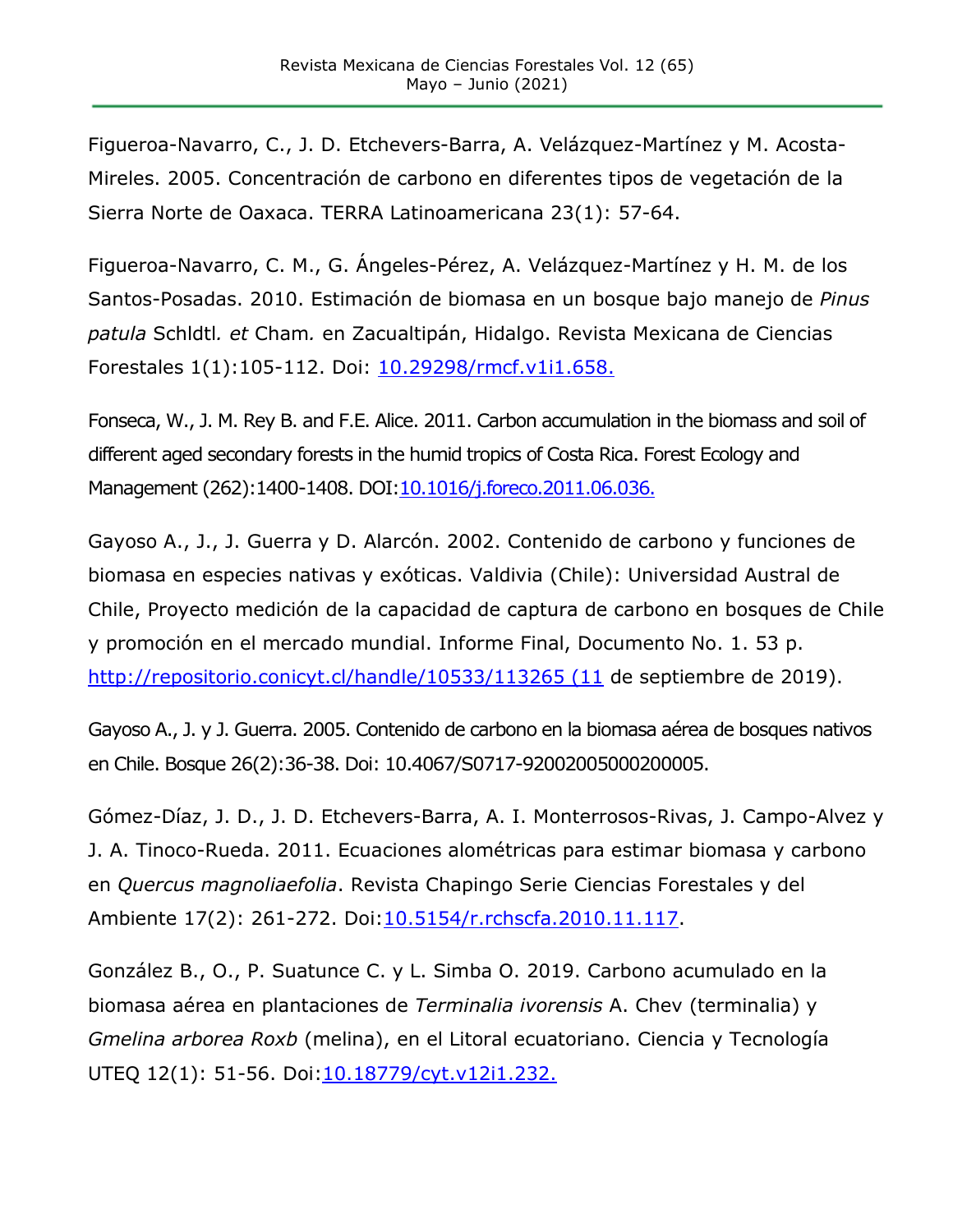Instituto Nacional de Estadísticas y Geografía (INEGI). 2016. Mapa Digital de México. Suelos. Esc. 1:250 000. 2002-2007.

[http://gaia.inegi.org.mx/mdm6/?v=bGF0OjE4LjkwNDQ3LGxvbjotMTAzLjkyNTI2LHo](http://gaia.inegi.org.mx/mdm6/?v=bGF0OjE4LjkwNDQ3LGxvbjotMTAzLjkyNTI2LHo6OCxsOmM0MTg) [6OCxsOmM0MTg=](http://gaia.inegi.org.mx/mdm6/?v=bGF0OjE4LjkwNDQ3LGxvbjotMTAzLjkyNTI2LHo6OCxsOmM0MTg) (20 de enero de 2017).

Panel Intergubernamental del Cambio Climático (IPCC). 2007. Cambio climático 2007: Informe de síntesis. *In:* Pachauri, R. K. y A. Reisinger (eds.). Contribución de los Grupos de trabajo I, II y III al Cuarto Informe de evaluación del Grupo Intergubernamental de Expertos sobre el Cambio Climático IPCC. Ginebra, Suiza. 104 p.

[https://www.ipcc.ch/site/assets/uploads/2018/02/ar4\\_syr\\_sp.pdf](https://www.ipcc.ch/site/assets/uploads/2018/02/ar4_syr_sp.pdf) (14 de enero de 2017).

Lim, H., K.-H. Lee, K. H. Lee and I. H. Park 2013. Biomass expansion factors and allometric equations in an age sequence for Japanese cedar *(Cryptomeria japonica)* in southern Korea. Journal of Forest Research (18):316-322. Doi[:10.1007/s10310-012-0353-2.](https://www.researchgate.net/deref/http%3A%2F%2Fdx.doi.org%2F10.1007%2Fs10310-012-0353-2?_sg%5B0%5D=xTam64b1jP9UtUTlgJUxbfDMuPfDRdtFHcYjzIBjpvZJJBfN37r3bvEbQ-CUO0mHXZ8_n6iTvakdaKtlmvMBh1trqw.C8jA6-jhHYBklj2-1vzQnIP8-KyszittChAWKAAE0MmcIxykupumWsy6UvfkiU9LFj-Wly2Hz_4SQhiynho_Rg)

Návar, J., J. Nájera and E. Jurado 2001. Biomass estimation equations in the Tamaulipan thornscrub of Northeastern Mexico. Journal of Arid Environments 52(2):167-179. Doi[:10.1006/jare.2001.0819.](https://doi.org/10.1006/jare.2001.0819)

Návar C., J. J., N. González B., J. J. Graciano L., V. Dale and B. Parresol 2004. Additive biomass equations for pine species of forest plantations of Durango, México. Madera y Bosques 10(2): 17-28. Doi: 10.21829/myb.2004.1021272.

Návar, J. 2010. Measurement and Assessment Methods of Forest Aboveground biomass: A Literature Review and the Challenges Ahead. *In*: Ndombo, M. and B. Momba (eds.). Biomass. InTech. Rijeka, Croatia. pp. 27-64.

[https://www.researchgate.net/publication/267298407\\_2\\_Measurement\\_and\\_Assess](https://www.researchgate.net/publication/267298407_2_Measurement_and_Assessment_Methods_of_Forest_Aboveground_Biomass_A_Literature_Review_and_the_Challenges_Ahead) ment Methods of Forest Aboveground Biomass A Literature Review and the Ch allenges Ahead (12 de octubre de 2019).

Ordóñez, J. A., H. J. B. de Jong y O. Masera. 2001. Almacenamiento de carbono en un bosque de *Pinus pseudostrobus* en Nuevo San Juan, Michoacán. Madera y Bosques 7(2): 27-47.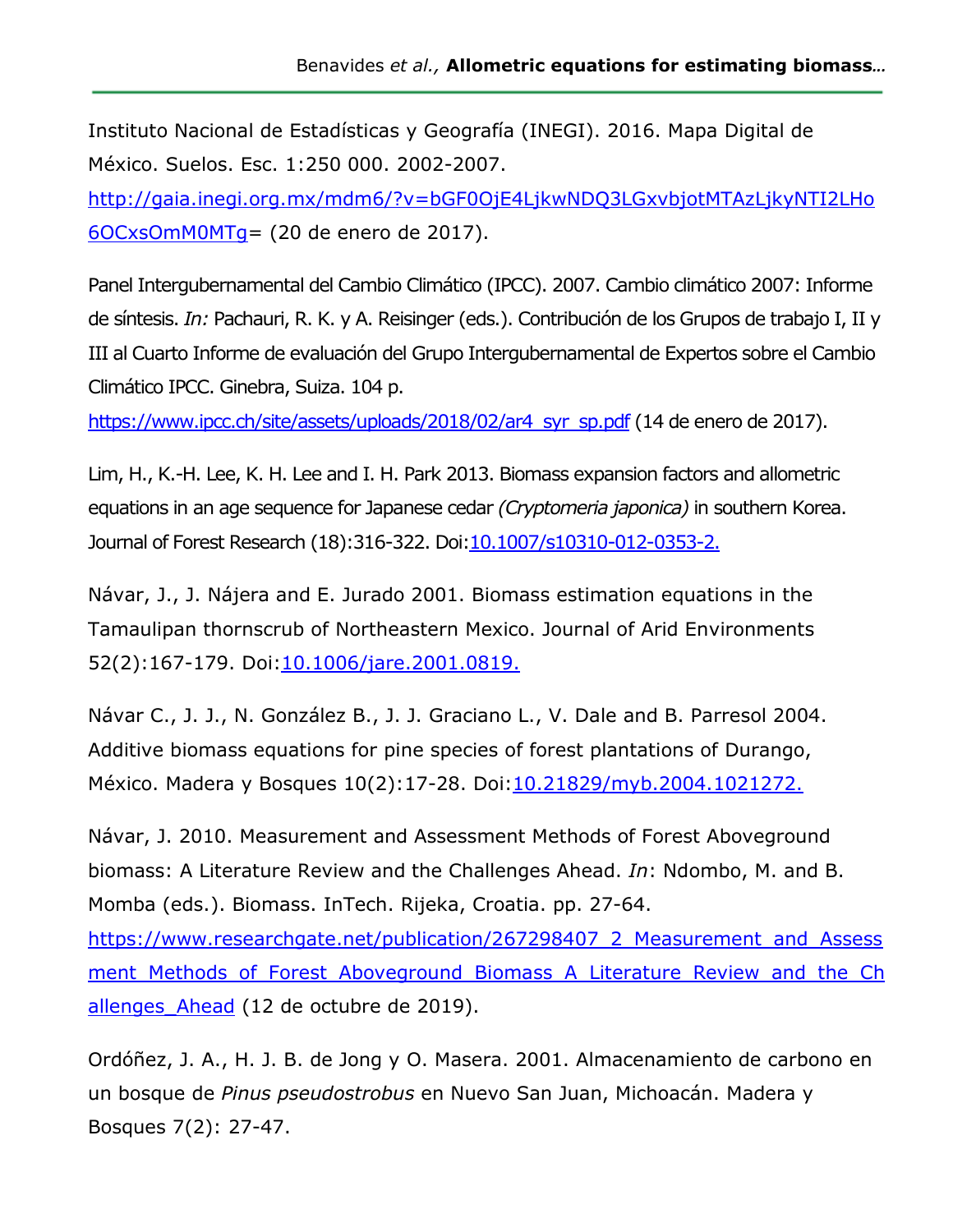Rodríguez O., G., H. M. De los Santos P., V. A. González H., A. Aldrete, A. Gómez G. y A. M. Fierros G. 2012. Modelos de biomasa aérea y foliar en una plantación de pino de rápido crecimiento en Oaxaca. Madera y Bosques 18(1):25-41. Doi[:10.21829/myb.2012.1811116.](https://www.researchgate.net/deref/http%3A%2F%2Fdx.doi.org%2F10.21829%2Fmyb.2012.1811116?_sg%5B0%5D=tdS6oI3jg7JVK0XkraPYcWddqP9q_aKKETzif2pk-3f-O5bQkrU0voa8YmhPF1810Iak71NnjugjSxqrbtPB59mKQw.rywf3EhsZl1_4dYhtPzPhClLoxb9vOQXsXabEQzm53pX14co9d5l9l5fzy32rTK4ma-g1dZHmoIbUR3msrTTzQ)

Rojas-García, F., B. H. J. De Jong, P. Martínez-Zurimendí and F. Paz-Pellat. 2015. Database of 478 allometric equations to estimate biomass for Mexican trees and forests. Annals of Forest Science 72: 835–864. Doi: 10.1007/s13595-015-0456-y.

Rojo M., G. E., J. Jasso M., J. Vargas H., D. J. Palma L. y A. Velázquez M. 2005. Biomasa aérea en plantaciones comerciales de hule (*Hevea brasiliensis* Müll. Arg.) en el estado de Oaxaca, México. Agrociencia 39(4):449-456. https://www.colpos.mx/agrocien/Bimestral/2005/iul[ago/art-9.pdf](https://www.colpos.mx/agrocien/Bimestral/2005/jul-ago/art-9.pdf) (8 de noviembre de 2019).

Rueda S., A., A. Gallegos R., A., D. González E., J. A. Ruiz C., J. de D. Benavides S., E. López A. y M. Acosta M. 2014. Estimación de biomasa aérea en plantaciones de *Cedrela odorata* L. y *Swietenia macrophylla* King. Revista Mexicana de Ciencias Forestales 5(25):8-17. Doi[:10.29298/rmcf.v5i25.300.](https://www.researchgate.net/deref/http%3A%2F%2Fdx.doi.org%2F10.29298%2Frmcf.v5i25.300?_sg%5B0%5D=d2VRgP381NiFJcM8veUoj6t4LuYNUfEI2WHEFFmbcr-EPXkxZYP9i9mhL1LhslqfloutzoqpGMn10hwao6eLbjSERQ.pAskjfSwHi_-QUQ8pzgtTTSe3t7ZRe4wxE_wOO1Jp35x5llhFJv1UmINrArPrawEGLiJ3wEwqjDLanTezrMoqA)

Ruiz C., J. A., H. E. Flores L., J. R. Regalado R. y G. Ramírez O. 2012. Estadísticas climáticas normales del estado de Jalisco. Libro Técnico Núm. 2. INIFAP CIRPAC-Campo Experimental Centro Altos de Jalisco. Tepatitlán de Morelos, Jal.,México. 350 p.

Ruíz P., R., M. del Río and G. Montero 2011. New Models for estimating the carbon sink capacity of the Spanish softwood species. Forests Systems 20(1):176-188. Doi[:10.5424/fs/2011201-11643.](https://www.researchgate.net/deref/http%3A%2F%2Fdx.doi.org%2F10.5424%2Ffs%2F2011201-11643?_sg%5B0%5D=6U9otGFpbAQhsJyAf2Ti4GsHdFyYQA-D9Rb82tU_jBPcmNicYRuJruZ_Wj2elIXOGJTSbmogmc4kXTaebx8ZHnJmTA.U1IOaYj8yyuZ90770zAux6ghcc33DF7Ila2snT7FiALA7TcmqgiNbdYHdqhAOIQl4_yhPwmWkZEYbbxkmX5DMw)

Ruiz-Aquino, F., J. I. Valdez-Hernández, F. Manzano-Méndez, G. Rodríguez-Ortíz, A. Romero-Manzanares y M. E. Fuentes-López. 2014. Ecuaciones de biomasa aérea para *Quercus laurina* y *Q. crassifolia* en Oaxaca. Madera y Bosques 20(2):33-48. Doi[:10.21829/myb.2014.202162.](https://www.researchgate.net/deref/http%3A%2F%2Fdx.doi.org%2F10.21829%2Fmyb.2014.202162?_sg%5B0%5D=mbzGcEdOuFd9IKVgAeN9WQcAeQuIi4ROQQoZlao-6X0GuZwBtw4slPy4_8GqHUsotI9Y3RSSVMkeol7QmeCS80fPBw.9wSaDHe-XHijtsbGCpoBBD4YiV_67fzzqazw_VHJr3EGzpS28vWL_WY00Uymf_pOcQ0U_auK8XiK3MtVl6PlfQ)